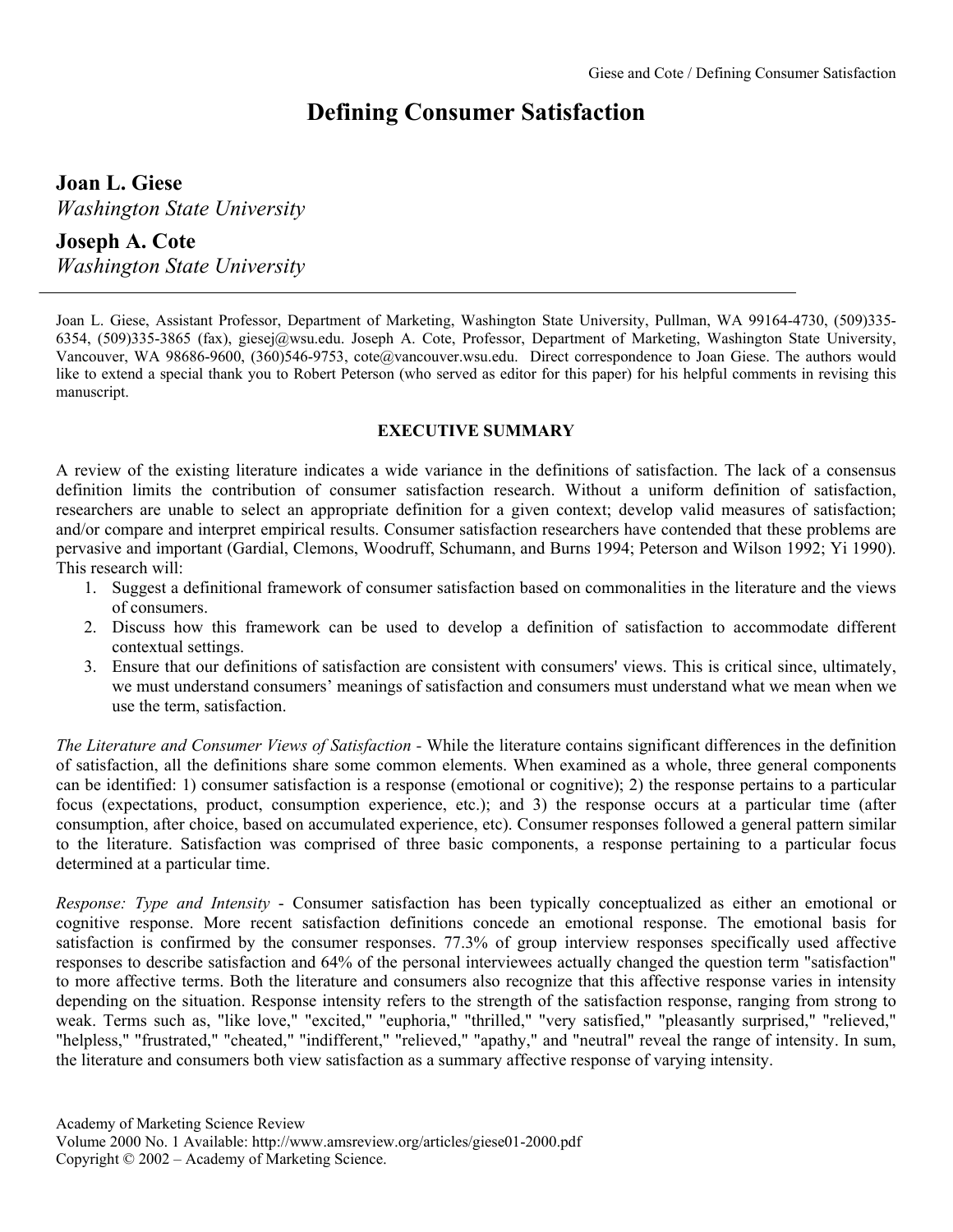*Focus of the Response* - The focus identifies the object of a consumer's satisfaction and usually entails comparing performance to some standard. This standard can vary from very specific to more general standards. There are often multiple foci to which these various standards are directed including the product, consumption, purchase decision, salesperson, or store/acquisition. The determination of an appropriate focus for satisfaction varies from context to context. However, without a clear focus, any definition of satisfaction would have little meaning since interpretation of the construct would vary from person to person (chameleon effects).

*Timing of the Response* - It is generally accepted that consumer satisfaction is a postpurchase phenomenon, yet a number of subtle differences exist in this perspective. The purchase decision may be evaluated after choice, but prior to the actual purchase of the product. Consumer satisfaction may occur prior to choice or even in the absence of purchase or choice (e.g., dissatisfied with out-of-town supermarkets, which were never patronized, because they caused a local store to close). It has even been argued that none of the above time frames is appropriate since satisfaction can vary dramatically over time and satisfaction is only determined at the time the evaluation occurs. The consumer responses reinforced this varied timing aspect of satisfaction. In addition, the consumers discussed the duration of satisfaction, which refers to how long a particular satisfaction response lasts.

*Dissatisfaction* - The literature has taken two approaches to conceptualizing and operationalizing the dissatisfaction construct. Consumer dissatisfaction is portrayed as the bipolar opposite of satisfaction; or consumer satisfaction and dissatisfaction are viewed as two different dimensions. Since the literature does not provide a clear conceptualization of dissatisfaction, we turned to consumer perceptions. Consumers suggest that dissatisfaction is still comprised of the three components of the definitional framework: affective response; focus; and timing. However, the consumer data did not help resolve the dimensionality issue. We speculate that the apparent dimensionality of satisfaction might be understood by examining the focus of satisfaction and dissatisfaction. Consumers were sometimes satisfied with one aspect of the choice/consumption experience, but dissatisfied with another aspect. In this case, satisfaction and dissatisfaction can be viewed as different dimensions.

# **A DEFINITIONAL FRAMEWORK FOR CONSUMER SATISFACTION**

Based on the insights provided by the literature review and interviews, we propose a framework for developing contextspecific definitions of consumer satisfaction. This framework is not a generic definition of satisfaction. As noted above, innumerable contextual variables will affect how satisfaction is viewed. As such, any generic definition of satisfaction will be subject to chameleon effects. Rather than presenting a generic definition of satisfaction, we identify the conceptual domain of satisfaction, delineate specific components necessary for any meaningful definition of satisfaction, and outline a process for developing context-specific definitions that can be compared across studies.

As concluded by the literature review and validated by the group and personal interview data, consumer satisfaction is:

- *A summary affective response of varying intensity.* The exact type of affective response and the level of intensity likely to be experienced must be explicitly defined by a researcher depending on the context of interest.
- *With a time-specific point of determination and limited duration.* The researcher should select the point of determination most relevant for the research questions and identify the likely duration of the summary response. It is reasonable to expect that consumers may consciously determine their satisfaction response when asked by a researcher; therefore, timing is most critical to ascertain the most accurate, well-formed response.
- *Directed toward focal aspects of product acquisition and/or consumption.* The researcher should identify the focus of interest based on the managerial or research question they face. This may include a broad or narrow range of acquisition or consumption activities/issues.

By fleshing out these components, researchers should be able to develop specific definitions that are conceptually richer and empirically more useful than previous definitions. To develop context-relevant definitions and measures, researchers must be able to identify both the questions they are interested in answering and some basic information about the setting and consumers. Specifically, the researcher will need to provide details about all three components of satisfaction.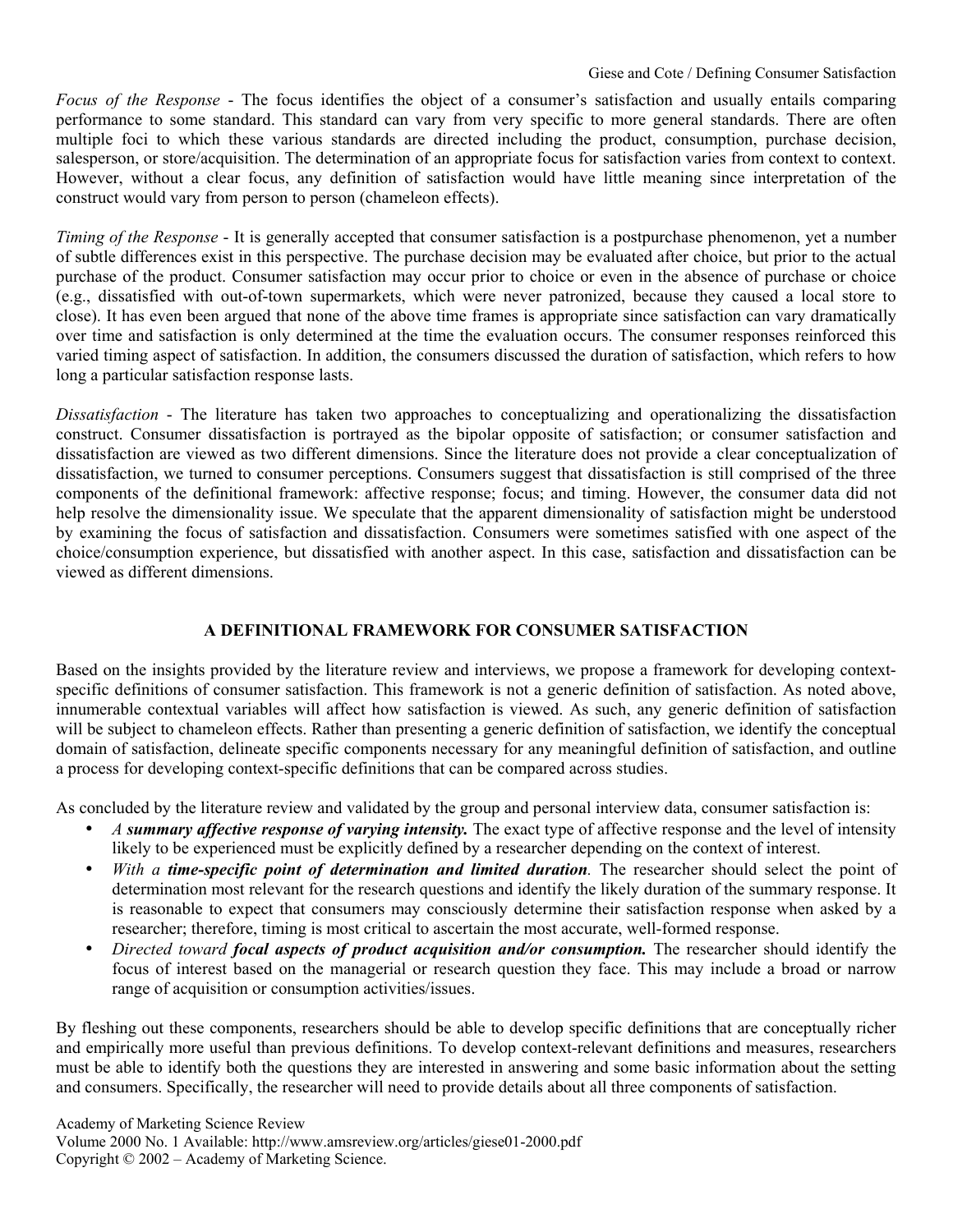#### **Implications**

The satisfaction literature has not yet, explicitly or implicitly, established a generally accepted definition of satisfaction. This has limited our abilities to develop appropriate measures and compare results across studies. The definitional framework we present provides guidelines for developing conceptually consistent, clearly delineated, context-specific definitions of satisfaction. By providing appropriate detail concerning the affective response, time of determination and duration, and the focus of the response, a more meaningful definition of satisfaction can be constructed. Context-specific definitions created using the framework should be general enough to allow comparisons across studies, but specific enough to allow for the development of context-specific measures in order to prevent chameleon effects.

*Implications for Theory Development and Testing -* Currently, it is impossible to disentangle differences in operationalizing satisfaction from differences in results. This limits theoretical advancements. Our proposed definition framework allows researchers to identify the common and unique components of different satisfaction studies. This will allow results to be more easily interpreted and compared.

*Developing Measures of Satisfaction* - The proposed definitional framework provides the specificity to allow researchers to develop context-specific measures by helping researchers clearly identify the relevant satisfaction domain for their study. When appropriate, researchers can develop measures of satisfaction consistent with the conceptual definition and their research goals. Providing context-specific measures will prevent chameleon effects which can cause the meaning of items to vary depending on the other information presented in the questionnaire or research context. Furthermore, the typical measurement problems of negative skewness and lack of variability can be alleviated with scales reflecting appropriate intensity of the affective response.

*Implications for Managers* - Managers need to know how their consumer groups define satisfaction and then interpret satisfaction scales to accurately target, report, and respond to satisfaction levels. Guided by our framework, managers should conduct post-purchase segmentation, realizing that consumers vary with respect to the components and related properties of satisfaction. Results suggest that different industries may need to use different satisfaction scales, or a single industry may need to tailor scales to different types of consumers. More importantly, managers can recognize that the satisfaction focus and timing can be customized for their needs. Rather than looking at all aspects of choice/consumption experience, managers can concentrate on those that are of direct interest or are directly controllable. As a result, managers are able to obtain "true" consumer responses that are relevant to managerial decision making.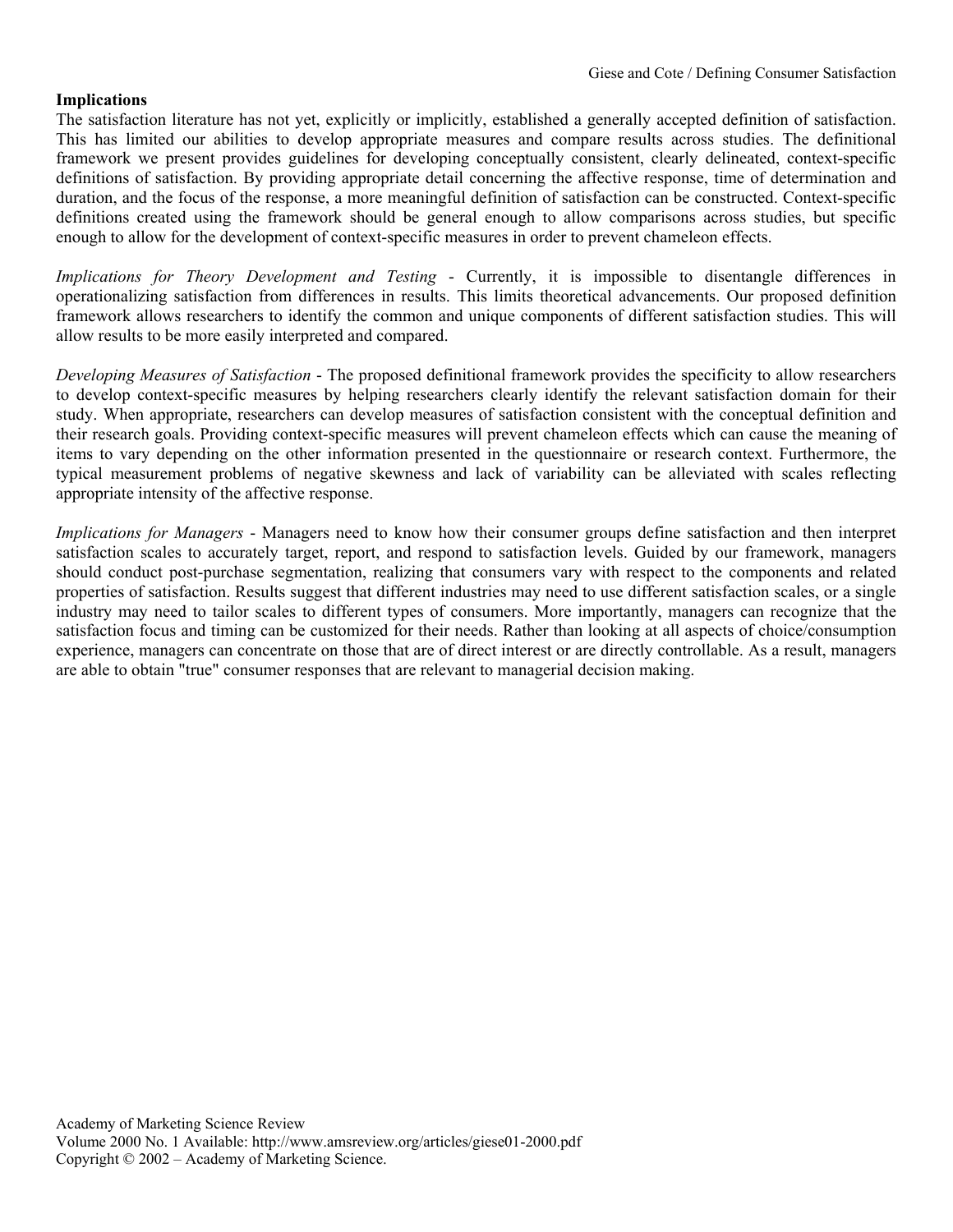# **DEFINING CONSUMER SATISFACTION**

Despite extensive research in the years since Cardozo's (1965) classic article, researchers have yet to develop a consensual definition of consumer satisfaction. Oliver (1997) addresses this definitional issue by paraphrasing the emotion literature, noting that "everyone knows what [satisfaction] is until asked to give a definition. Then it seems, nobody knows" (p. 13). Based on the perception that satisfaction has been defined, most research focuses on testing models of consumer satisfaction (e.g., Mano and Oliver 1993; Oliver 1993; Oliver and DeSarbo 1988; Spreng, MacKenzie, and Olshavsky 1996; Tse and Wilton 1988) while definitional considerations have received little attention. As a result, the literature is replete with different conceptual and operational definitions of consumer satisfaction (see Table 1). As Peterson and Wilson (1992) suggest, "Studies of customer satisfaction are perhaps best characterized by their lack of definitional and methodological standardization" (p. 62).

A basic definitional inconsistency is evident by the debate of whether satisfaction is a process or an outcome (Yi 1990). More precisely, consumer satisfaction definitions have either emphasized an evaluation process (e.g., Fornell 1992; Hunt 1977; Oliver 1981) or a response to an evaluation process (e.g., Halstead, Hartman, and Schmidt 1994; Howard and Sheth 1969; Oliver 1997, 1981; Tse and Wilton 1988; Westbrook and Reilly 1983). From a general definition perspective, process definitions are problematic in that there is little consistency in the satisfaction process. From an operational perspective, process definitions are plagued by antecedent constructs included in the conceptual definition; thus, there is an overlap between the domains of the determinative process constructs and the consumer satisfaction construct.

Most definitions have favored the notion of consumer satisfaction as a response to an evaluation process. Specifically, there is an overriding theme of consumer satisfaction as a summary concept (i.e., a fulfillment response (Oliver 1997); affective response (Halstead, Hartman, and Schmidt 1994); overall evaluation (Fornell 1992); psychological state (Howard and Sheth 1969); global evaluative judgment (Westbrook 1987); summary attribute phenomenon (Oliver 1992); or evaluative response (Day 1984)). However, there is disagreement concerning the nature of this summary concept. Researchers portray consumer satisfaction as either a cognitive response (e.g., Bolton and Drew 1991; Howard and Sheth 1969; Tse and Wilton 1988) or an affective response (e.g., Cadotte, Woodruff, and Jenkins 1987; Halstead, Hartman, and Schmidt 1994; Westbrook and Reilly 1983). Furthermore, operational definitions may include a behavioral dimension of satisfaction (e.g., "I would recommend the school to students interested in a business career." (Halstead, Hartman, and Schmidt 1994)), although conceptual definitions are void of a behavioral orientation.

A final discrepancy occurs in the terms used as a designation for this concept. Researchers have used discrepant terms to mean satisfaction as determined by the final user: consumer satisfaction (e.g., Cronin and Taylor 1992; Oliver 1993; Spreng, MacKenzie, and Olshavsky 1996; Tse and Wilton 1988; Westbrook 1980), customer satisfaction (e.g., Churchill and Surprenant 1982; Fornell 1992; Halstead, Hartman, and Schmidt 1994; Smith, Bolton, and Wagner 1999), or simply, satisfaction (e.g., Kourilsky and Murray 1981; Mittal, Kumar, and Tsiros 1999; Oliver 1992; Oliver and Swan 1989). These terms are used somewhat interchangeably, with limited, if any, justification for the use of any particular term.

The lack of a consensus definition for satisfaction creates three serious problems for consumer satisfaction research: selecting an appropriate definition for a given study; operationalizing the definition; and interpreting and comparing empirical results. These three problems affect the basic structure and outcomes of marketing research and theory testing.

When discussing and testing theory it is critical to explicate the conceptual domain. Part of this process is defining the constructs of interest and explaining why this conceptualization is appropriate. For constructs having a consensus definition, this issue does not need to be addressed in each and every study. However, if multiple definitions for a construct exist, then researchers must explicitly define and justify the definition selected. Unfortunately, most satisfaction researchers do not justify their choice of definition. In some cases, satisfaction is not defined at all. Even if a researcher attempts to define satisfaction, there are no clear guidelines for selecting an appropriate definition for a given context. As a result, the selection of a definition for satisfaction becomes idiosyncratic.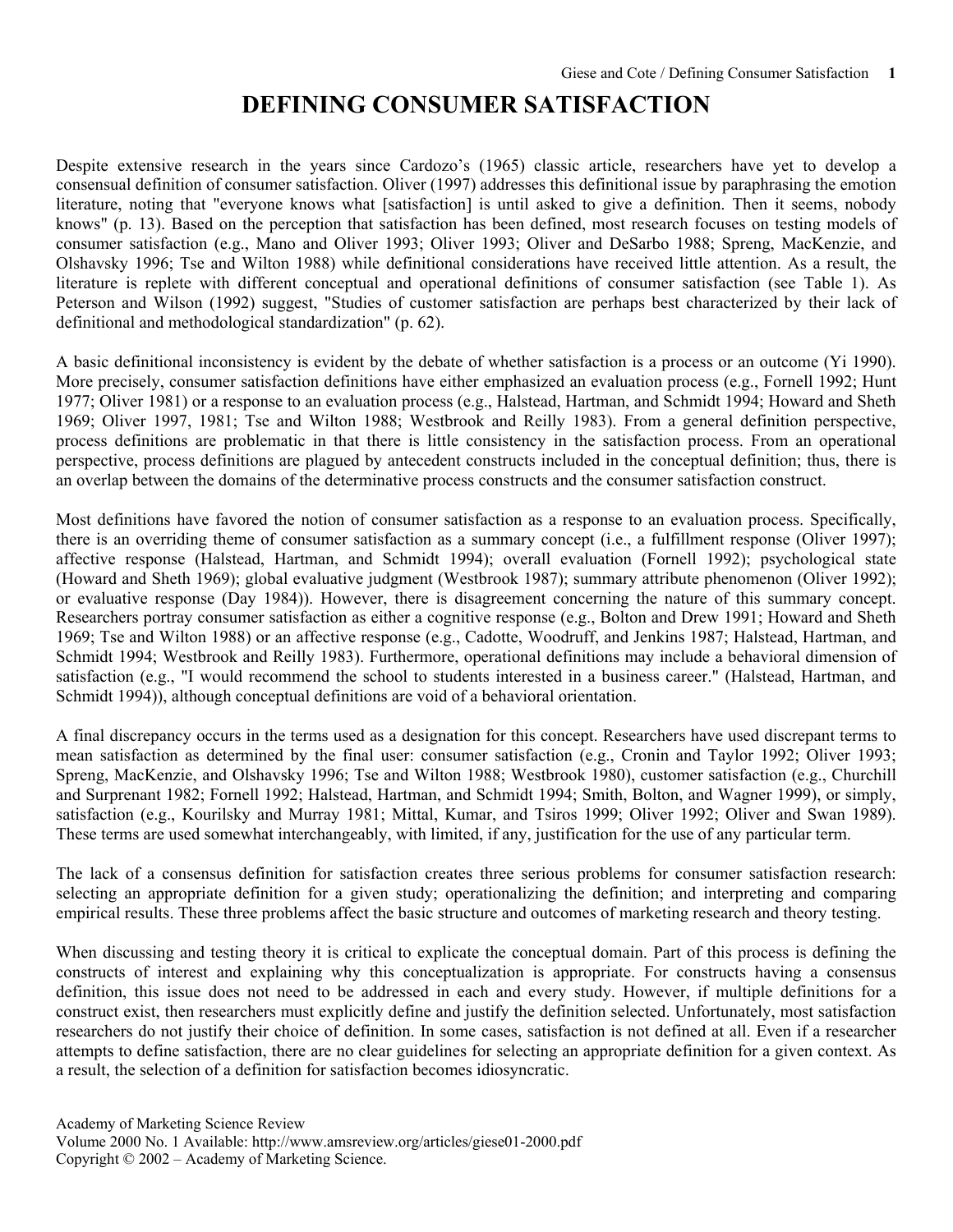A second problem is the development of valid measures of satisfaction. Defining a construct's theoretical meaning and conceptual domain are necessary steps to developing appropriate measures and obtaining valid results (Bollen 1989; Churchill 1979; Gerbing and Anderson 1988). If the choice of a consumer satisfaction definition, or lack thereof, is not justified, it is unclear whether the measures used are appropriate or valid. As Marsh and Yeung (1999) point out, "the meaning attributed to the items and *the underlying nature of the measured . . . construct are changed by the context within which they appear"* (bold added). This problem becomes more serious as the measure becomes more global in nature. Thus, the "chameleon effect" described by Marsh and Yeung (1999) is rampant in satisfaction research. Generally worded, global measures provide no guidance to respondents or other researchers for interpreting the exact meaning of satisfaction. In this situation, respondents will interpret the meaning of "satisfaction" based on the other cues including instructions, other measured constructs, and products being assessed.

Given the lack of a clear definition or definitional framework, developing context-specific items becomes difficult and idiosyncratic. For example, Westbrook (1987) defines satisfaction as a "global evaluative judgment about product usage/consumption" (p. 260). This definition provides little guidance for developing context-specific measures. Based on this definition, satisfaction was assessed using an item like the following: How do you feel about the product or product usage? (I feel delighted/terrible). While this item is consistent with the definition, Marsh and Yeung (1999) would argue it is subject to chameleon effects. As they note:

We evaluate support for the chameleon effect that hypothesizes that an open-ended (content-free) item such as those appearing on most esteem scales (e.g., "I feel good about myself," "Overall, I have a lot to be proud of," "Overall, I am no good") takes on the meaning of items with which it appears. For example, if the item "I feel good about myself" appears on a survey in which all of the other items refer to academic situations, then respondents are more likely to respond in terms of how they feel about themselves academically. On the other hand, if all of the other items on the survey refer to their physical conditions, then respondents are more likely to respond to the same item in terms of how they feel about themselves physically (page 49).

Similarly, the meaning of the "delighted-terrible" question posed above would change depending on other items and contextual information in the study. Without a consensus definition of satisfaction that can be used to develop contextspecific measures, the combination of explicit and implicit (chameleon effect) inconsistencies prevents meaningful conclusions about consumer satisfaction.

Perhaps the most serious problem caused by the lack of a consensus definition is the inability to interpret and compare empirical results. Peterson and Wilson (1992) note that differences in results depend on how satisfaction was operationalized. For example, how do expectations influence satisfaction? It is impossible to compare results across studies since differences in the definition and operationalization of satisfaction will influence the role of expectations in the model. Furthermore, expectations may be irrelevant for the particular context in which satisfaction is being determined. A specific concern to managers is that uninterpretable results are essentially results that can not provide information to make decisions. Thus, a lack of definitional and measurement standardization limits the degree to which generalizations can be developed; a lack of definitional standardization limits the degree to which results can be explained, justified, and compared.

Without definitional explication, true satisfaction can be elusive. A brief example may illustrate the relevance of a standardized definition of consumer satisfaction. Two automobile purchasers respond to the same seven-point satisfied/dissatisfied scale. Consumer A marks a '5' and Consumer B marks a '7.' Most likely, the interpretation is that Consumer B is more satisfied than Consumer A. Given only this much information, however, it is virtually impossible to interpret what these consumers mean from the number that they have marked. How they define satisfaction is integral to interpreting their response.

In sum, it becomes impossible to create a unified, comparable body of research on consumer satisfaction if researchers do not agree on what satisfaction is and cannot base measurement decisions on a consensual definition. Furthermore, it is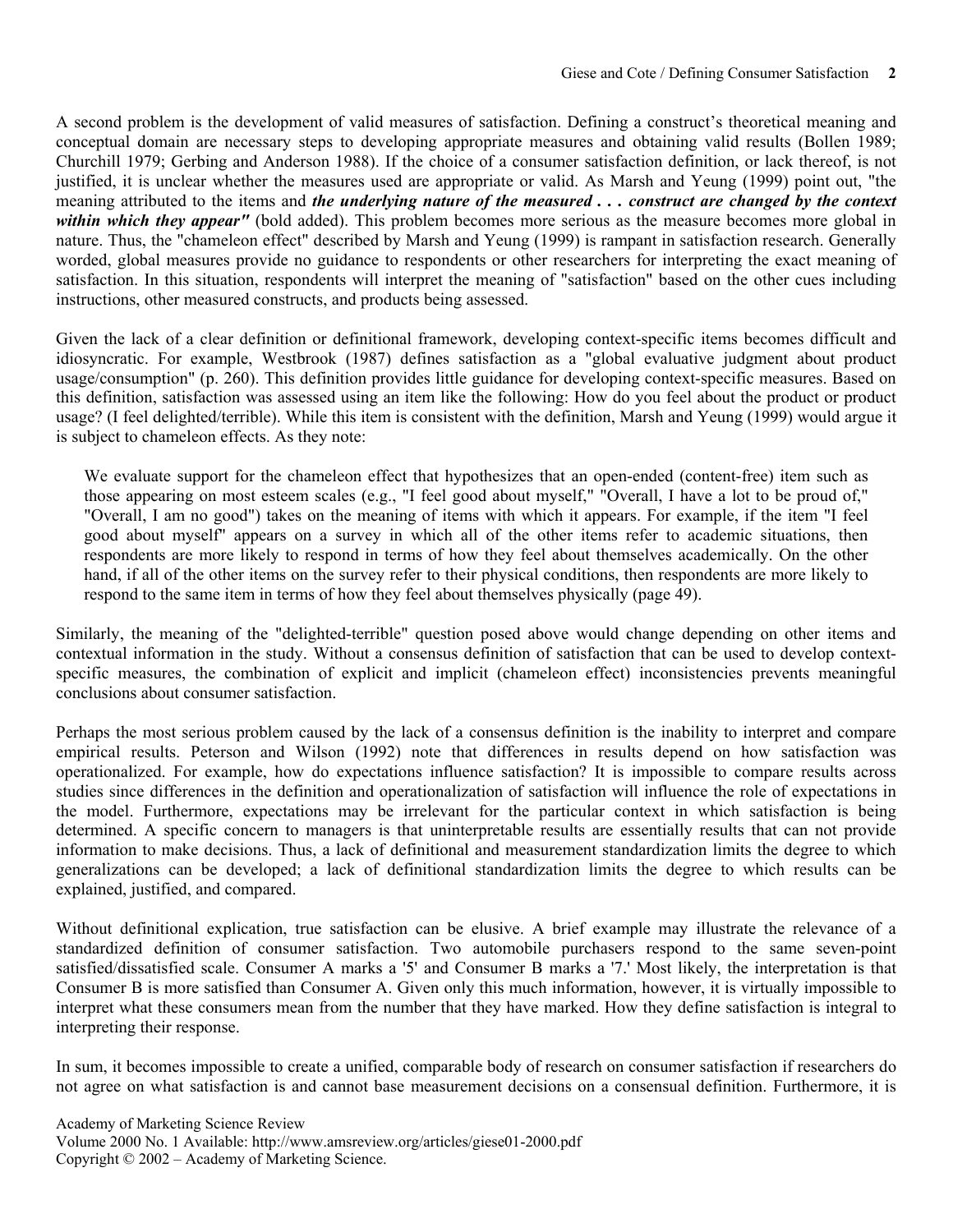imperative to define and measure satisfaction according to consumers' views of the relevant satisfaction situation. For these and other reasons, Yi (1990) concludes, "For the field of consumer satisfaction to develop further, a clear definition of consumer satisfaction is needed" (p. 74).

The purpose of this research is to resolve existing inconsistencies by proposing a framework that researchers can use to develop clear and conceptually consistent, context-specific definitions of consumer satisfaction. Given the complexity and context-specific nature of satisfaction, it is impossible to develop a generic global definition. Rather, the definition of satisfaction must be contextually adapted. The proposed framework ensures that the context-specific definition captures the complete domain of satisfaction and is consistent with the conceptual domain of other researchers. Specifically, we will:

- 1. Suggest a definitional framework of consumer satisfaction based on commonalties in the literature and the views of consumers.
- 2. Discuss how this framework can be used to develop a definition of satisfaction to accommodate different contextual settings.
- 3. Ensure that our definitions of satisfaction are consistent with consumers' views. This is critical since, ultimately, we must understand consumers' meanings of satisfaction and consumers must understand what we mean when we use the term, satisfaction.

This study will focus on the concept of consumer satisfaction. As noted previously, the literature has been lax in distinguishing between consumer satisfaction, customer satisfaction, and satisfaction (see Cadotte, Woodruff, and Jenkins (1987) versus Churchill and Surprenant (1982) or Spreng, MacKenzie, and Olshavsky (1996) versus Smith, Bolton, and Wagner (1999) for examples). In other cases, neither consumer nor customer is used to qualify the term, satisfaction (e.g., Gardial et al. 1994; Mittal, Kumar, and Tsiros 1999). All of these studies, however, tend to be focused on the final user.

Consistent with the literature, we will define the consumer as the ultimate user of the product. Although our focus is on the end user of the product, we recognize that, in some situations, the end user is also the purchaser. It is evident that the concept of consumer satisfaction applies in many marketing contexts: purchase (e.g., Swan and Oliver 1985), consumption (e.g., Cadotte, Woodruff, and Jenkins 1987), information considered (e.g., Spreng, MacKenzie, and Olshavsky 1996); and, even business consumption (Mowen and Minor 1998; Schiffman and Kanuk 2000; Solomon 1999). Thus, consumer satisfaction must be explicitly defined to delineate the context. In this study, consumer satisfaction pertains to the response of the end user who may or may not be the purchaser.

#### **ALTERNATIVE DEFINITIONS OF SATISFACTION: IDENTIFYING A CONSENSUS**

A three-step approach, loosely based on grounded theory (Glaser and Strauss 1967; Strauss and Corbin 1990), was used to discover and formulate different definitions of consumer satisfaction. First, because of the plethora of satisfaction research, a literature review was conducted to glean general consistencies and specific inconsistencies in the definitions used by marketing researchers. Second, group interviews provided exploratory data to refute, confirm, and/or augment the evolving definition. Our goal was to use consumer perspectives to expand and question emerging definitions from the literature. Group interviews were conducted to elicit descriptions of satisfaction pertinent to consumer-specified situations. In addition, group interviews provided direction for the next interviewing phase. Third, personal interviewees provided their generic definitions of consumer satisfaction. Consistent with the procedures of grounded theory, personal interviews were designed to verify, refute, and further refine the emerging components of consumer satisfaction. Personal interviewees also provided data needed for assessing the generalizability of the emerging definitional framework of satisfaction across different contexts. The input of actual consumers is critical for developing a meaningful definitional framework since ultimately, it is the consumers whom we will ask to answer questions about satisfaction.

#### **Research Design**

The literature review consisted of an examination of 20 definitions used during a 30-year period of consumer satisfaction

Academy of Marketing Science Review Volume 2000 No. 1 Available: http://www.amsreview.org/articles/giese01-2000.pdf Copyright © 2002 – Academy of Marketing Science.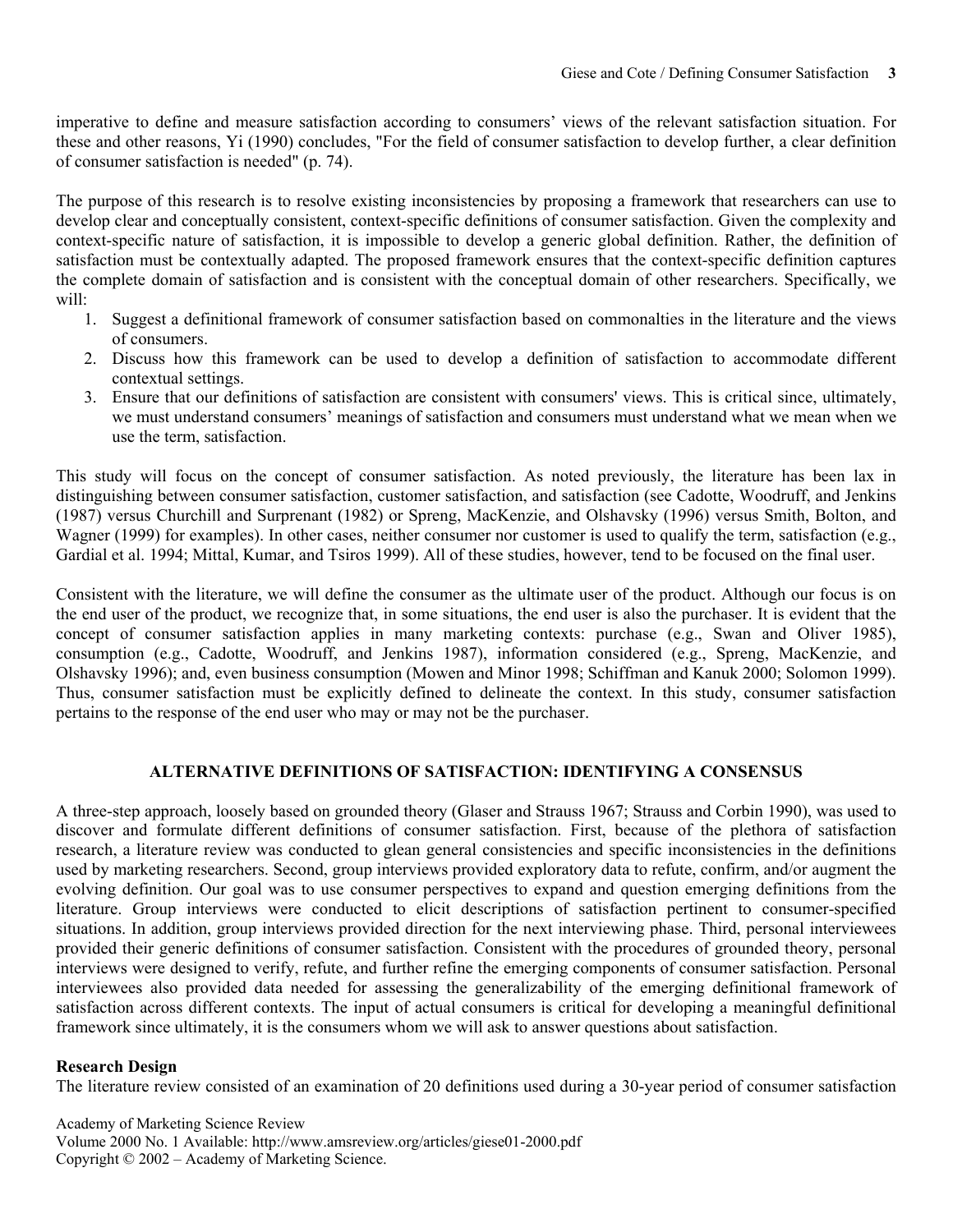research. This review was supplemented by group and personal interviews. Group interviews lasted approximately 30 minutes and were followed by specific questioning concerning a different, but related, topic. One of the researchers and a colleague (both experienced facilitators) moderated the group interviews. Personal interviews were conducted at neutral locations where interruptions could be minimized. In-depth interviews, conducted by one of the researchers, lasted approximately one hour.

#### **Interview Samples**

Using the techniques of theoretical (purposive) sampling (Glaser 1978; Glaser and Strauss 1967), groups were chosen to obtain differences in age, gender, residence, and purchase decisions. The group interview sample consisted of 135 adult consumers chosen to participate in thirteen group interviews conducted throughout the midwest for a major utility company. The paid participants (10-12 per group) varied by age, gender, and geographic location (five midwestern states; rural and urban). Demographic information was not available for all group interviews; however, data from four group interviews revealed 52% males and 48% females ranging in age from under 25 to over 65 (modal interval was 35 to 44) and ranging in income from less than \$15,000 to over \$75,000 (modal interval was \$30,000 to \$50,000).

The personal interview sample included 23 consumers from four locations in two western states. One person was deleted because of an inaudible tape. Interviewees ranged in age from 24 to 72, with a mean age of 42. Seventy percent were women, 65% had a college degree, and 56% were employed. These interviewees were entered into a drawing for a \$100 cash prize for their voluntary participation. Interviewees were obtained with the assistance of three facilitators and, in all but two instances, interviewees were unknown to the interviewer.

# **Group Interview Script**

After a brief description of the research project and a warm-up activity, participants provided a battery of phrases used to describe consumer satisfaction and dissatisfaction. Participants were first asked to recall a previous purchase situation where they felt good (did not feel good) and to use their own words to describe that situation. Although using the word, "felt," introduced bias toward affective responses, demand effects were initially reduced by not using the words, satisfied and dissatisfied (Gardial et al. 1994). Later in the group interviews, participants were specifically asked to define satisfaction with a durable, a service, and a nondurable. The purpose of this question selection was to generate many responses across dissimilar situations so that definitional similarities would begin to emerge. Specific question wording appears in the appendix.

#### **Personal Interview Schedule**

After a brief introduction to the research project, interviewees provided general definitions of satisfaction. Proceeding from more general to more specific questioning (Dillman 1978), the interviewer guided their comments by saying, ". . . no particular product. In fact, lump food, clothing, cars, lawnmowers, recreation equipment, etc. together. How do you, in general, define satisfaction?" This question was followed by, "How do you, in general, define dissatisfaction?" Interviewees were then asked about three or four self-determined purchase situations. Interview questions appear in the appendix.

#### **Data Interpretation**

All group and personal interviews were audiotaped and/or videotaped and transcribed. Data were coded, analyzed, and compared to extant literature to develop consumer satisfaction in terms of its components, properties, and dimensional ranges (Strauss and Corbin 1990).

#### **Results**

Researchers define consumer satisfaction in various ways (see Table 1). Some of the definitions provided in the consumer satisfaction literature are fundamentally inconsistent with one another. In other cases, the definitions have overlapping components but are partially inconsistent. When examined as a whole, three general components can be identified in extant definitions: 1) consumer satisfaction is a response (emotional or cognitive); 2) the response pertains to a particular focus (expectations, product, consumption experience, etc.); and 3) the response occurs at a particular time (after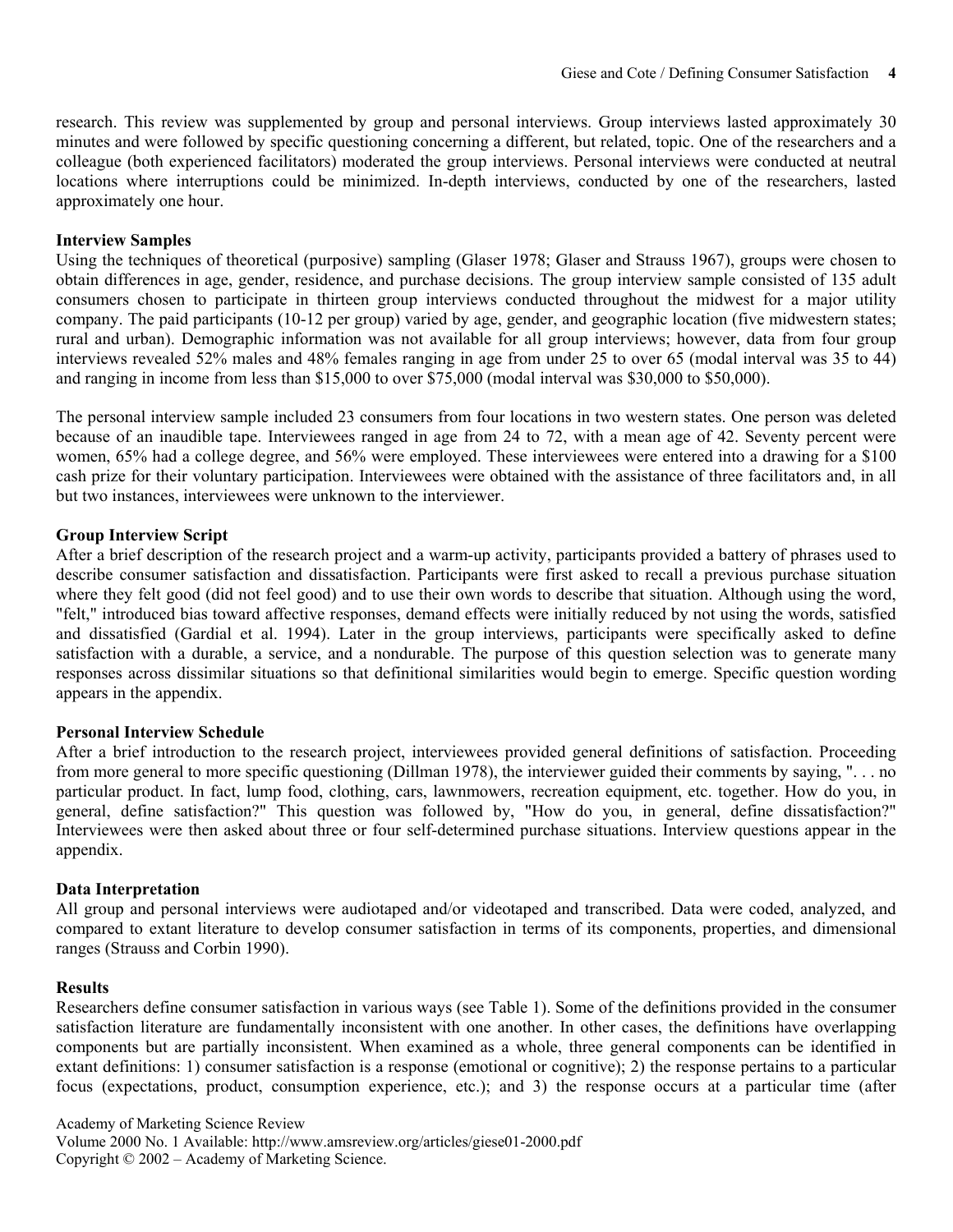consumption, after choice, based on accumulated experience, etc). As can be seen by examining Table 1, these three general categories capture the essence of all the definitions presented. As expected, existing definitions are inconsistent in the specifics associated with the type, focus and timing of the satisfaction response.

| <b>Source</b>                   | <b>Conceptual Definition</b>                                                                                                                                                                                                                                                          | <b>Response</b>                                                                  | <b>Focus</b>                                                                                     | Time                  |
|---------------------------------|---------------------------------------------------------------------------------------------------------------------------------------------------------------------------------------------------------------------------------------------------------------------------------------|----------------------------------------------------------------------------------|--------------------------------------------------------------------------------------------------|-----------------------|
| Oliver 1997                     | the consumer's fulfillment response. It is<br>a judgment that a product or service<br>feature, or the product or service itself,<br>provided (or is providing) a pleasurable<br>level of consumption-related fulfillment,<br>including levels of under- or<br>overfulfillment (p. 13) | Fulfillment<br>response/judgment                                                 | Product or service                                                                               | During<br>consumption |
| Halstead,<br>Schmidt<br>1994    | A transaction-specific affective response<br>Hartman, and resulting from the customer's comparison<br>of product performance to some<br>prepurchase standard (e.g., Hunt 1977;<br>Oliver 1989) (p. 122).                                                                              | Affective response                                                               | Product performance During or after<br>compared to some<br>prepurchase<br>standard               | consumption           |
| Mano and<br>Oliver 1993         | (Product satisfaction) is an attitude - like<br>postconsumption evaluative judgment<br>(Hunt 1977) varying along the hedonic<br>continuum (Oliver 1989; Westbrook and<br>Oliver 1991) (p. 454).                                                                                       | Attitude - evaluative<br>judgment Varying along<br>the hedonic continuum         | Product                                                                                          | Postconsumption       |
| Fornell 1992                    | An overall postpurchase evaluation<br>$(p.11)$ .                                                                                                                                                                                                                                      | Overall evaluation                                                               | Postpurchase<br>perceived product<br>performance<br>compared with<br>prepurchase<br>expectations | Postpurchase          |
| Oliver 1992                     | Examined whether satisfaction was an<br>emotion. Concluded that satisfaction is a<br>summary attribute phenomenon<br>coexisting with other consumption<br>emotions (p. 242).                                                                                                          | Summary attribute<br>phenomenon coexisting<br>with other consumption<br>emotions | <b>Product attributes</b>                                                                        | During<br>consumption |
| Westbrook<br>and Oliver<br>1991 | A postchoice evaluative judgment<br>concerning a specific purchase selection<br>(Day 1984) (p. 84).                                                                                                                                                                                   | Evaluative judgment                                                              | Specific purchase<br>selection                                                                   | Postchoice            |
| Oliver and<br>Swan 1989         | No conceptual definition. (with the<br>salesperson) a function of fairness,<br>preference, and disconfirmation (pp. 28-<br>29).                                                                                                                                                       |                                                                                  | Salesperson                                                                                      | During purchase       |

**TABLE 1 Conceptual and Operational Definitions in Consumer Satisfaction Literature**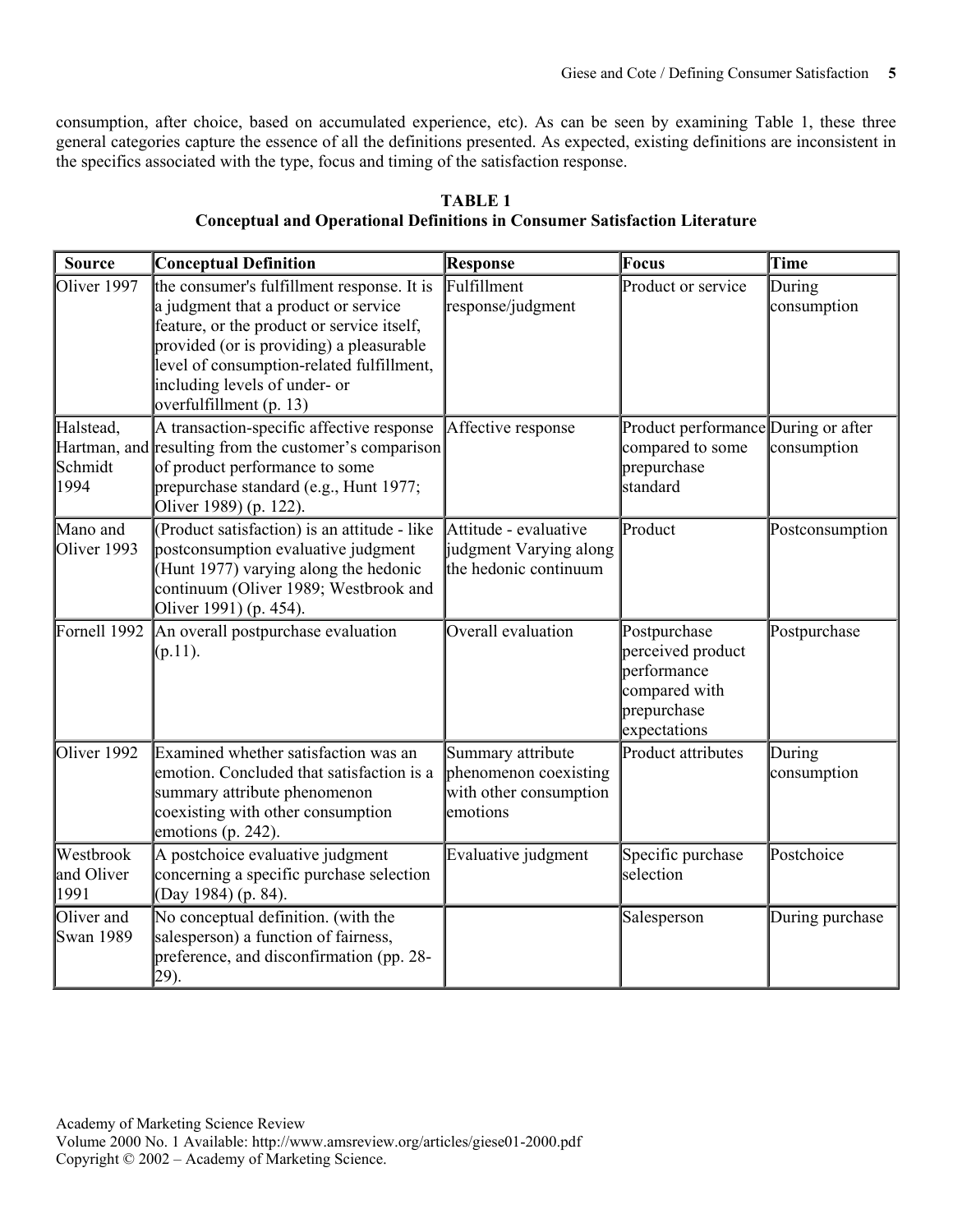**TABLE 1 (cont.) Conceptual and Operational Definitions in Consumer Satisfaction Literature** 

| Tse and<br>Wilton 1988                      | The consumer's response to the evaluation Response to Perceived discrepancy<br>of the perceived discrepancy between prior the<br>expectations (or some norm of<br>performance) and the actual performance<br>of the product as perceived after its<br>consumption (p. 204).                                                                     | evaluation                                    | between prior expectations<br>(or some norm of<br>performance) and the actual<br>performance of the product                                                                  | Postconsumption                                                         |
|---------------------------------------------|-------------------------------------------------------------------------------------------------------------------------------------------------------------------------------------------------------------------------------------------------------------------------------------------------------------------------------------------------|-----------------------------------------------|------------------------------------------------------------------------------------------------------------------------------------------------------------------------------|-------------------------------------------------------------------------|
| Cadotte,<br>Woodruff<br>and Jenkins<br>1987 | Conceptualized as a feeling developed<br>from an evaluation of the use experience<br>$(p. 305)$ .                                                                                                                                                                                                                                               | Feeling<br>developed<br>from an<br>evaluation | Use experience                                                                                                                                                               | During consumption                                                      |
| Westbrook<br>1987                           | Global evaluative judgment about product Global<br>usage/consumption (p. 260) Also cited<br>Hunt (1977).                                                                                                                                                                                                                                        | evaluative<br>judgment                        | Product usage/consumption During consumption                                                                                                                                 |                                                                         |
| Day 1984                                    | the evaluative response to the current<br>consumption eventthe consumer's<br>response in a particular consumption<br>experience to the evaluation of the<br>perceived discrepancy between prior<br>expectations (or some other norm of<br>performance) and the actual performance<br>of the product perceived after its<br>acquisition (p.496). | Evaluative<br>response                        | Perceived discrepancy<br>between prior expectations<br>(or some other norm of<br>performance) and the actual experience  after its<br>performance of the product acquisition | Current consumption<br>event  particular<br>consumption                 |
| Teel 1983                                   | Bearden and No conceptual definition. A function of<br>consumer expectations operationalized as<br>product attribute beliefs (Olson and Dover<br>1979) and disconfirmation (p. 22).                                                                                                                                                             |                                               |                                                                                                                                                                              | During consumption                                                      |
| LaBarbera<br>land<br>Mazursky<br>1983       | Postpurchase evaluation. Cited Oliver's<br>$(1981)$ definition: An evaluation of the<br>surprise inherent in a product acquisition<br>and/or consumption experience (p. 394).                                                                                                                                                                   | Evaluation                                    | Surprise                                                                                                                                                                     | Postpurchase<br>Product acquisition<br>and/or consumption<br>experience |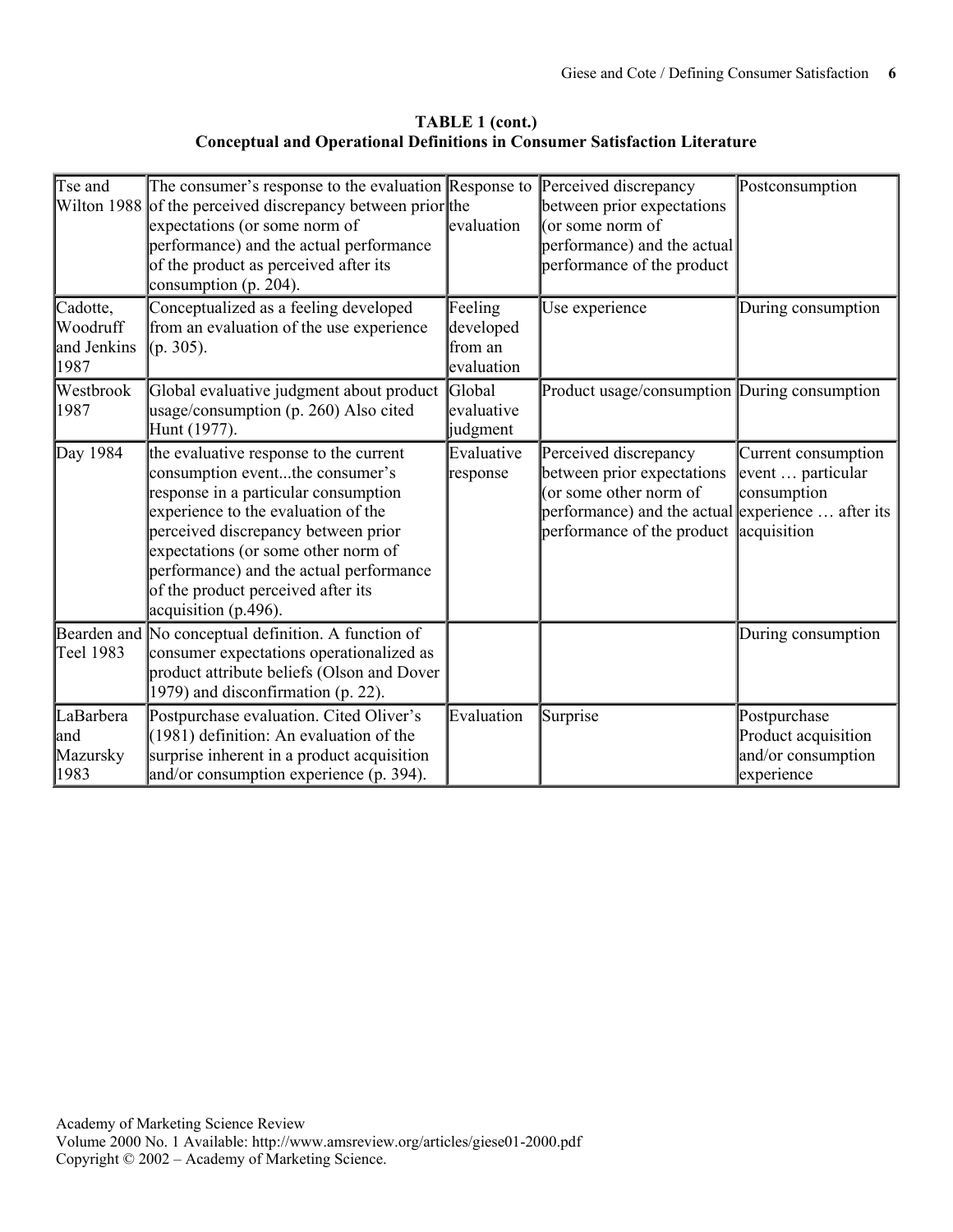**TABLE 1 (cont.) Conceptual and Operational Definitions in Consumer Satisfaction Literature** 

| Westbrook<br>and Reilly<br>1983         | An emotional response to the<br>experiences provided by and associated response<br>with particular products or services<br>purchased, retail outlets, or even molar<br>patterns of behavior such as shopping<br>and buyer behavior, as well as the<br>overall marketplace (p. 256). An<br>emotional response triggered by a<br>cognitive evaluative process in which<br>the perceptions of (or beliefs about) an<br>object, action, or condition are<br>compared to one's values (or needs,<br>wants, desires) (p. 258). | Emotional                                                       | Experiences provided by and<br>associated with particular<br>products or services purchased,<br>retail outlets, or even molar<br>patterns of behavior such as<br>shopping and buyer behavior<br>Perceptions of (or beliefs about)<br>an object, action, or condition<br>are compared to one's values | Postpurchase                                                  |
|-----------------------------------------|--------------------------------------------------------------------------------------------------------------------------------------------------------------------------------------------------------------------------------------------------------------------------------------------------------------------------------------------------------------------------------------------------------------------------------------------------------------------------------------------------------------------------|-----------------------------------------------------------------|------------------------------------------------------------------------------------------------------------------------------------------------------------------------------------------------------------------------------------------------------------------------------------------------------|---------------------------------------------------------------|
| Churchill<br>land<br>Surprenant<br>1982 | Conceptually, an outcome of purchase<br>and use resulting from the buyer's<br>comparison of the rewards and costs of<br>the purchase relative to anticipated<br>consequences. Operationally, similar to<br>attitude in that it can be assessed as a<br>summation of satisfactions with<br>various attributes (p. 493).                                                                                                                                                                                                   | Outcome                                                         | Comparison of the rewards and<br>costs of the purchase relative to<br>anticipated consequences                                                                                                                                                                                                       | Implies after<br>purchase and<br>use                          |
|                                         | Oliver 1981 An evaluation of the surprise inherent<br>in a product acquisition and/or<br>consumption experience. In essence,<br>the summary psychological state<br>resulting when the emotion<br>surrounding disconfirmed expectations<br>is coupled with the consumer's prior<br>feelings about the consumption<br>experience $(p. 27)$ .                                                                                                                                                                               | Evaluation<br>Summary<br>psychological state<br>Emotion         | <b>Surprise Disconfirmed</b><br>expectations coupled with the<br>consumer's prior feelings                                                                                                                                                                                                           | Product<br>acquisition<br>and/or<br>consumption<br>experience |
| Swan,<br>Carroll<br>1980                | A conscious evaluation or cognitive<br>Trawick and judgment that the product has<br>performed relatively well or poorly or<br>that the product was suitable or<br>unsuitable for its use/purpose. Another $\parallel$ involves affect of $\parallel$ Toward the product<br>dimension of satisfaction involves<br>affect of feelings toward the product<br>$(p. 17)$ .                                                                                                                                                    | Conscious<br>evaluation or<br>feelings                          | Product has performed<br>relatively well or poorly or that<br>cognitive judgment the product was suitable or<br>Another dimension unsuitable for its use/purpose                                                                                                                                     | During or after<br>consumption                                |
| Westbrook<br>1980                       | Refers to the favorability of the<br>individual's subjective evaluation of<br>the various outcomes and experiences<br>associated with using or consuming it<br>(product) (Hunt 1977) (p. 49).                                                                                                                                                                                                                                                                                                                            | Favorability of the<br>individual's<br>subjective<br>evaluation | Outcomes and experiences                                                                                                                                                                                                                                                                             | During<br>consumption                                         |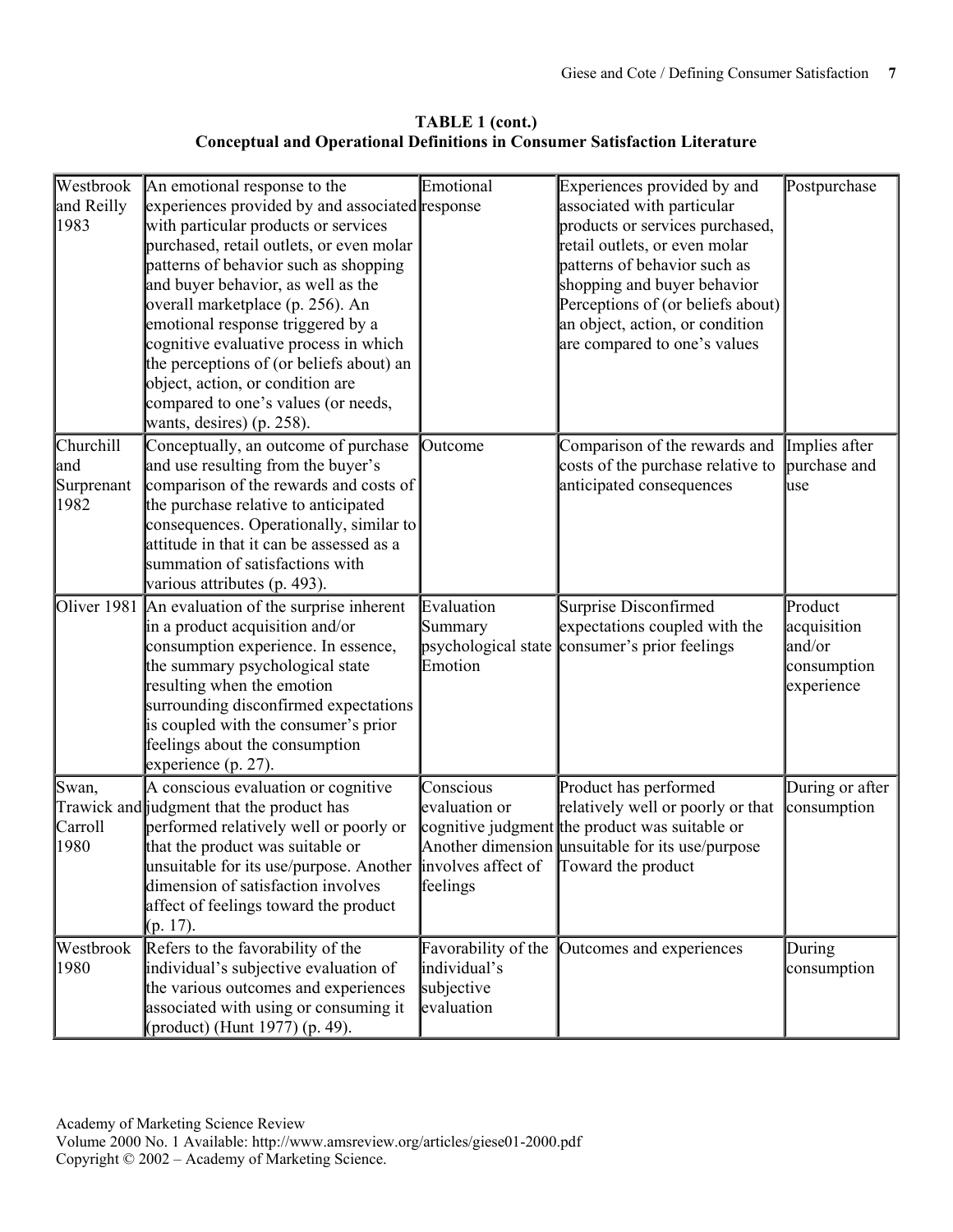**TABLE 1 (cont.) Conceptual and Operational Definitions in Consumer Satisfaction Literature** 

|           | Hunt 1977 A kind of stepping away from an experience<br>and evaluating it. $\ldots$ the evaluation rendered<br>that the experience was at least as good as it | A kind of stepping<br>away from an<br>experience and | Experience was at<br>least as good as it was consumption<br>supposed to be | During<br>experience |
|-----------|---------------------------------------------------------------------------------------------------------------------------------------------------------------|------------------------------------------------------|----------------------------------------------------------------------------|----------------------|
|           | was supposed to be $(p. 459)$ .                                                                                                                               | evaluating it                                        |                                                                            |                      |
| Howard    | The buyer's cognitive state of being                                                                                                                          | Cognitive state of                                   | Being adequately or                                                        |                      |
| and Sheth | adequately or inadequately rewarded for the                                                                                                                   | being                                                | inadequately rewarded                                                      |                      |
| 1969      | sacrifices he has undergone (p. 145).                                                                                                                         |                                                      | for sacrifices                                                             |                      |

Group interview responses followed a general pattern similar to the literature. Satisfaction was comprised of three basic components, a *response* pertaining to a particular *focus* determined at a particular *time.* Personal interviews verified this notion of a general definition of satisfaction. We will now examine each of these three components in more depth.

#### **Response: Type and Intensity**

Consumer satisfaction has been typically conceptualized as either an emotional (e.g., Cadotte, Woodruff, and Jenkins 1987; Westbrook and Reilly 1983) or cognitive response (e.g., Bolton and Drew 1991; Howard and Sheth 1969; Tse and Wilton 1988). For example, Westbrook and Reilly (1983, p. 256) refer to satisfaction as "an emotional response," while Howard and Sheth (1969, p. 145) refer to it as "a buyer's cognitive state." Furthermore, there are several conceptual and operational definitions indicating that the response may be comprised of both cognitive and affective dimensions (e.g., Churchill and Surprenant 1982; Swan, Trawick, and Carroll 1980; Westbrook 1980). More recent satisfaction definitions concede an emotional response (Halstead, Hartman, and Schmidt 1994; Mano and Oliver 1993; Oliver 1997; Oliver 1992; Spreng, MacKenzie, and Olshavsky 1996). In some cases, operational definitions may even include a conative dimension, such as repeat purchase intention (e.g., Westbrook and Oliver 1991). Other definitions provide no suggestion about the specific type of response and simply say "an evaluative response" (Day 1984, p. 496) or "summary psychological state" (Oliver 1981, p. 27) or "an overall postpurchase evaluation" (Fornell 1992, p. 11). As noted by these examples, there is little agreement about the type of satisfaction response, although more current definitions employ an emotional bent.

Group interview participants described satisfaction using summary phrases reflecting affective responses (See Table 2). Of 274 coded comments, 67.5% specifically indicated an overall holistic response regardless of context (i.e., consumerselected context, durable or nondurable product, or service). Affective responses were evident in 77.3% of these summary phrases. These are relatively large percentages considering that participants either repeated or changed the question format in responding.

Personal interviewees reinforced the group interview results indicating satisfaction is primarily affective in nature. Responding to the question, "How do you, in general, define satisfaction?," and not asked to do so by the interviewer, 64% of the personal interviewees actually changed the question term "satisfaction" to more affective terms for their definitions including, "I'm happy," "I feel good," "I like it," or "I'm comfortable." These responses are typical of emotional descriptors presented by Richins (1997) and of other terms commonly used in the satisfaction literature (e.g., Cadotte, Woodruff, and Jenkins 1987; Oliver 1992; Westbrook and Oliver 1991). In sum, the tendencies of consumers and recent trends in the satisfaction literature suggest satisfaction is a global affective summary response.

Researchers have operationalized consumer satisfaction using measures reflecting variance in intensity (e.g., terrible/delighted (Spreng and Olshavsky 1993; Westbrook 1987); pleased/displeased and contented/disgusted (Oliver and Swan 1989); elated/tense and good/bad (Cadotte, Woodruff, and Jenkins 1987); however conceptual definitions typically lack an intensity reference. Group interviews clearly suggested response intensity is an important consideration. Response intensity refers to the strength of the satisfaction response, ranging from strong to weak. Group participants mentioned descriptors such as good, excited, very satisfied, pleasantly surprised, relieved, helpless, frustrated, cheated, indifferent, and neutral. The intensity of satisfaction is evident in terms like "excited," "good," and "neutral." All reflect positive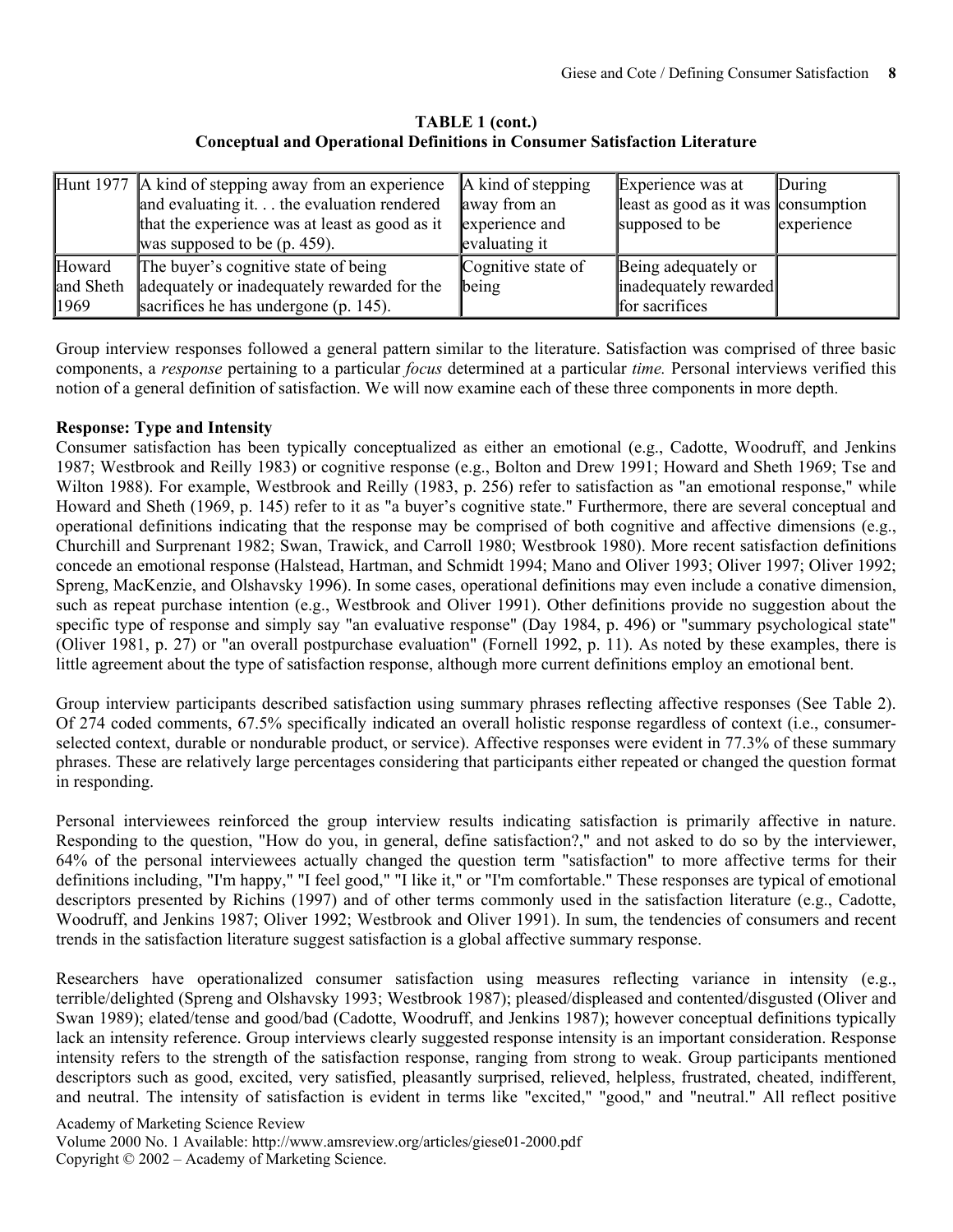satisfaction or at least a lack of dissatisfaction; however, "excited" is a more intense feeling than "good" and "good" is more intense than "neutral." Similarities exist with Westbrook and Oliver's (1991) empirical findings that there were five groups of automobile owners differentiated by their emotional response: happy/contented, pleasantly surprised, unemotional, unpleasantly surprised, and angry/upset (1991). Results from this study, however, indicate that consumers may have even more extreme positive responses than happy/angry or contented/upset.

| <b>TABLE 2</b>                                                      |
|---------------------------------------------------------------------|
| <b>Sample Comments about Satisfaction from the Group Interviews</b> |

| <b>Response</b>                                | Focus                                          | <b>Timing</b>                        |
|------------------------------------------------|------------------------------------------------|--------------------------------------|
|                                                | <b>Purchase Experience</b>                     | Prepurchase                          |
| Our family was growing so we needed            | "You are getting something new, you know       | "For the restaurant, it [point of    |
| a bigger car. We were excited and              | You'd be excited about that."                  | satisfaction] could be when          |
| <i>happy</i> about it.                         | "I drive a hard bargain when I buy             | you're seated, when you walk in      |
| I bought a silver bracelet. And, instead       | something you see. I never take what they      | the door. It starts at the beginning |
| of regretting the purchase like I do           | ask for. Never You feel elated."               | could color the rest of your         |
| many times, I just really felt <i>happy</i> to | "It [product] was a source of satisfaction, I  | experience even if everything        |
| have it because of the uniqueness of the       | think, as the result of the [prepurchase]      | else is okay."                       |
| item.                                          | research."                                     | "I don't buy until I know I'm        |
| "Satisfied because I didn't get the most       | <b>Information Provided by Others</b>          | going to like it.                    |
| expensive things I got the job done.           | "Performs the way it was told to you at the    | <b>Before Consumption</b>            |
| That's it. I don't have to deal with it and    | purchase time."                                | "I went to pick it up. The original  |
| it's a job done.'                              | <b>Expectations</b>                            | one I selected was not the one       |
| I was <i>pleased</i> I got what I wanted.      | "It does everything you expected it to do."    | they had ready for me. It was the    |
| "I got an extraordinary good deal on a         | <b>Product Attributes/Benefits</b>             | feeling of being gypped.             |
| van that I bought. I was relieved, very        | "It was a self-propelled one and it was just   | "We got a good deal on it  I         |
| relieved."                                     | atrocious."                                    | walked out of the place with the     |
| "I kind of debated for awhile, bought it,      | "I was frustrated every time I wanted to       | feeling of satisfaction."            |
| and then really got <i>glad</i> because it is  | bake a cake."                                  | <b>During Consumption</b>            |
| much better than we thought it was."           | Salesperson/Store                              | "When you first use it"              |
| "I drive a hard bargain when I buy             | "I took it back and they wouldn't stand        | I've had rear main seal leak,        |
| something  You feel elated."                   | behind it. So, I'll never go back there again. | transmission leak It works           |
| "New car. Proud and happy."                    | I blame it on the place."                      | when it feels like it."              |
| "I had bought Christmas lights, and I          | <b>Consumption Experience</b>                  | <b>Evolving</b>                      |
| guess I was really upset when I brought        | "I bought a Harley-Davidson My wife            | "[satisfaction occurs] when you      |
| them home, and I pulled them out of            | thinks I am going through my second            | first use it [but I would] start     |
| the box."                                      | childhood."                                    | to become dissatisfied with poor     |
| "In this case, I was just <i>disgusted</i> ,   | <b>Others' Responses</b>                       | performance."                        |
| dissatisfied."                                 | "That made me feel very happy because it       | "If it doesn't cause a lot of        |
| "It is an anger. It is a frustrating           | made him very happy."                          | problems, which I wouldn't know      |
| anxiety".                                      | <b>Multiple Foci</b>                           | that right away. Right? I mean       |
| "I perfectly fulfilled my need. It was         | "Once again, it was the salesperson            | you don't know it right away. But    |
| completely satisfying."                        | especially. We were satisfied with the         | if it proves to be satisfactory,     |
|                                                | vehicle but [also] with the salesperson."      | operates well, and doesn't cause a   |
|                                                | "I think, in my case, there are two factors in | lot of problems, I think you are     |
|                                                | general. One is related to the product         | satisfied with it."                  |
|                                                | The second of them is that I definitely feel   |                                      |
|                                                | personally, is the emotional response I get    |                                      |
|                                                | to the business which is nearly always         |                                      |
|                                                | represented by a person."                      |                                      |

Academy of Marketing Science Review

Volume 2000 No. 1 Available: http://www.amsreview.org/articles/giese01-2000.pdf Copyright © 2002 – Academy of Marketing Science.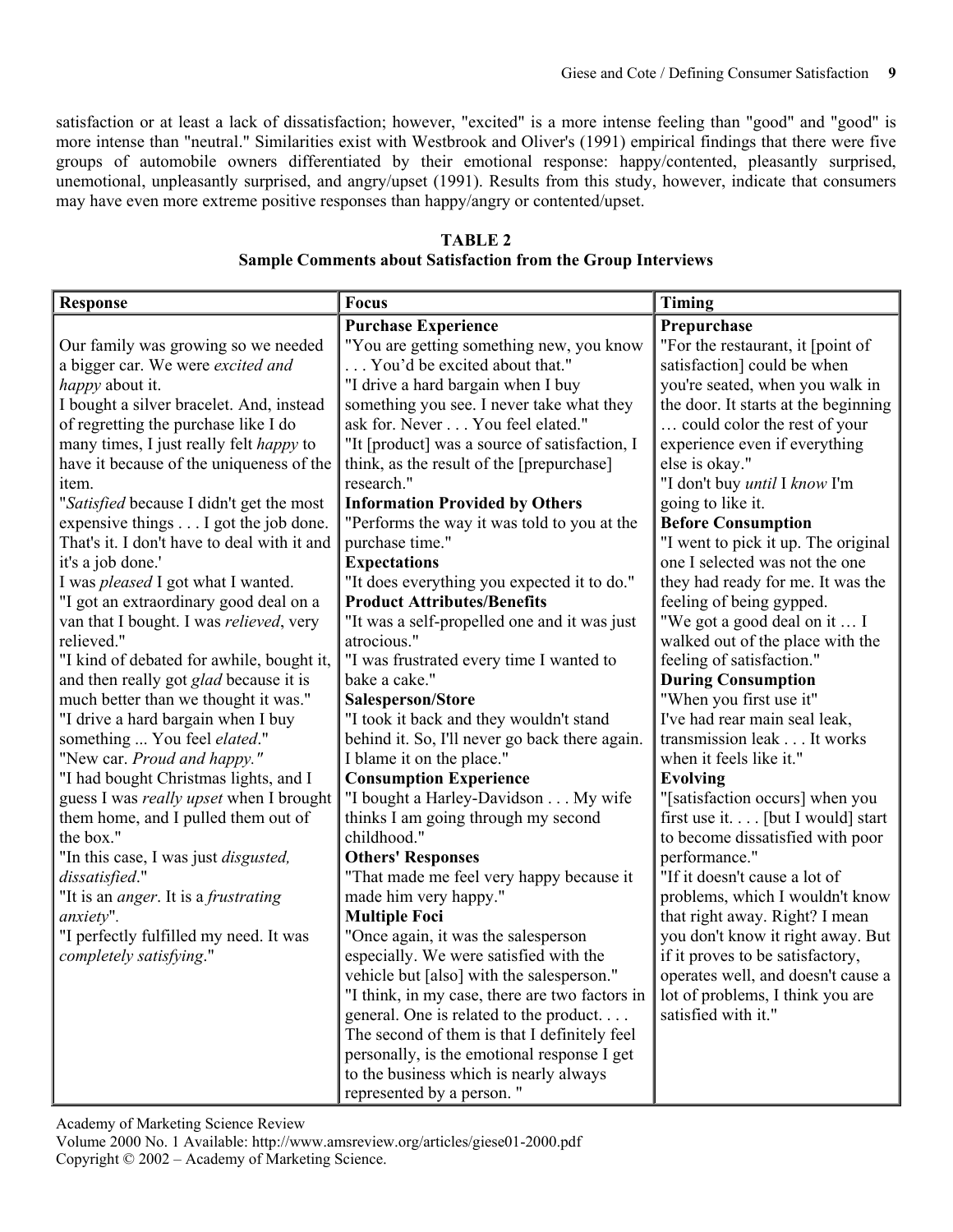| <b>TABLE 3</b>                                                               |
|------------------------------------------------------------------------------|
| <b>Sample Comments About Satisfaction from the Personal Depth Interviews</b> |

| <b>Response</b>                     | <b>Focus</b>                        | <b>Timing</b>                     |
|-------------------------------------|-------------------------------------|-----------------------------------|
|                                     | <b>Purchase Experience</b>          | Prepurchase                       |
| "I was jazzed  I was                | "It about drained our finances,     | "As soon as I decided in my       |
| anticipating a <i>personal</i>      | but, at the same time, I love       | mind which one to go with"        |
| relationship with this computer     | buying new cars"                    | "Frustrated with the [purchase]   |
| that I could grow with over         | "Making that purchase and           | situation"                        |
| many years  kind of like love       | making that decision was            | "Irritated because we had to      |
| There's an <i>infatuation</i> state | invigorating just in itself."       | spend the money"                  |
| that wanes, then reality sets in,   | <b>Information Provided by</b>      | <b>Before Consumption</b>         |
| but that doesn't mean you don't     | <b>Others</b>                       | "I had a peace about it after I   |
| love anymore."                      | "The product works in the way it    | bought it I guess I just felt     |
| I am disgruntled  It was a bad      | was advertised."                    | content about it.                 |
| experience.                         | <b>Expectations</b>                 | "I was jazzed a pretty high       |
| I never felt all that much          | "The quality that I expected it to  | level of anticipation"            |
| excitement about it in the first    | be"                                 | <b>During Consumption</b>         |
| place.                              | <b>Product Performance/Benefits</b> | It's been a good lawnmower.       |
| "really happy  don't know           | "It had all the components that I   | It (mixer) is fine for some       |
| how I would live without it."       | wanted. You know, it had            | things, but it is not a universal |
| "I was excited about it             | double everything and that's        | thing that I can use on anything. |
| anytime you are talking about       | what I felt I needed"               | <b>Evolving</b>                   |
| that much money for something       | "The product  does the job          | "It took longer [for the initial  |
| (car), there is some                | that you want it to do."            | satisfaction response to          |
| apprehension along with the         | " I want to have them               | dissipate] than the other         |
| excitement."                        | [products in general] work for      | products that I talked about."    |
| "I just don't like it at all."      | me. I want to have them be          | "If I love something, my feelings |
| "You know, it wouldn't really       | useful."                            | generally do not change."         |
| mean that I was just overjoyed      | "Something I use that makes our     | "It doesn't do anything for me    |
| with it, but that it was            | lives simplier."                    | any more."                        |
| satisfactory."                      | <b>Consumption Experience</b>       |                                   |
|                                     | "I don't run out and get on the     |                                   |
|                                     | bike and go places all the time."   |                                   |
|                                     | "It is doing just what it is        |                                   |
|                                     | supposed to be doing and that       |                                   |
|                                     | allows me to do what I am           |                                   |
|                                     | supposed to."                       |                                   |
|                                     | <b>Others' Responses</b>            |                                   |
|                                     | "If he likes it, then I like it."   |                                   |

Individual interview data also revealed a range of intensity. Responding to specific situations, interviewees described their satisfaction responses as "like love," "excited," "euphoria," and "thrilled," but also as "pleased," "indifferent," and "relieved" (See Table 3). In some instances, satisfaction responses were so weak in intensity that consumers felt "apathy" or in other words, "I just really didn't think a lot about it." In sum, consumer data, combined with extant satisfaction research data, suggest consumer satisfaction is a summary affective response of varying intensity.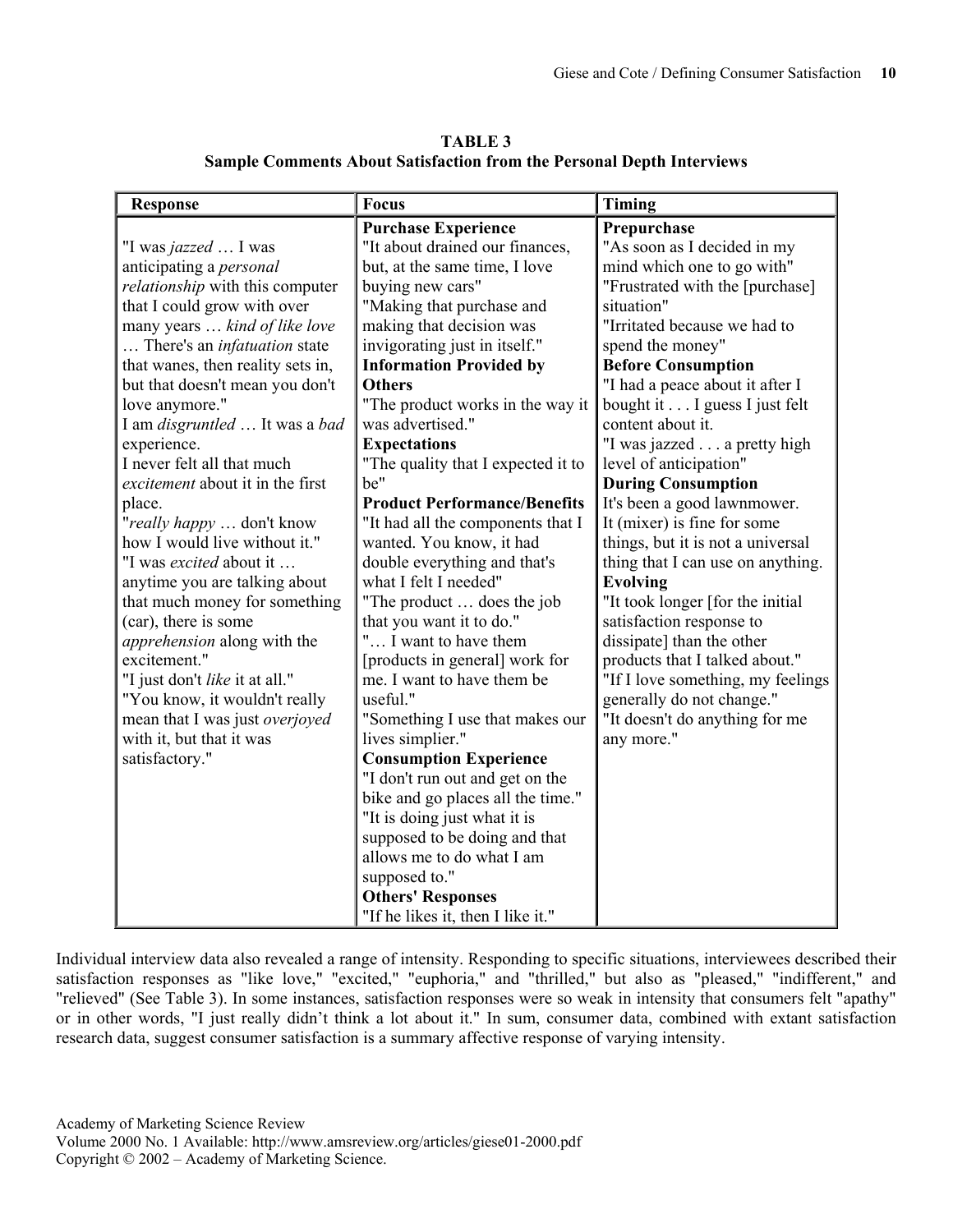#### **Focus of the Response**

Numerous social science constructs can be classified as "evaluative responses" (e.g., attitude-toward-the-ad and purchase decisions). In order to more clearly delineate the conceptual domain, many researchers limit the focus of the satisfaction response. The focus identifies the object of a consumer's satisfaction and usually entails comparing performance to some standard. This standard can vary from very specific "expectations" (Oliver 1980) or "purchase selection" (Westbrook and Oliver 1991) to the more general "prepurchase standard" (Halstead, Hartman and Schmidt 1994) or "use experience" (Cadotte Woodruff and Jenkins 1987).

There are often multiple foci to which these various standards are directed. A product (Churchill and Surprenant 1982; Tse and Wilton 1988) or consumption (Bearden and Teel 1983; Fisk and Young 1985; Hunt 1977; LaTour and Peat 1979; Oliver 1980; Westbrook and Reilly 1983; Woodruff, Cadotte, and Jenkins 1983) focus is implicit in most definitions. However, the satisfaction focus may also be the purchase decision (Kourilsky and Murray 1981), a salesperson (Oliver and Swan 1989; Swan and Oliver 1985), or a store/acquisition (Oliver 1981). Thus, as appropriate, there is no clear consensus of what the satisfaction focus should be, only that a satisfaction focus exists.

Group interview data confirmed the myriad of foci suggested by the consumer satisfaction literature (See Table 2). Group interviews (274 comments) revealed satisfaction with: the product in general, specific attributes, and/or product benefits (50.7% mentioned); salespeople or service providers (47.8%); price (19.3%); information provided by others (12%); and other foci, such as the purchase experience and consumption experience. Interestingly, only 6.2% of the comments explicitly revealed expectations as a focus of consumer satisfaction; however, expectations were implicit in many product performance comments.

Group interviews identified foci not mentioned in the literature, including satisfaction with research efforts and the reactions of others. Satisfaction based on prepurchase research suggests that the purchase decision itself is important to consumer satisfaction in that consumers forecast their postacquisition satisfaction. Satisfaction based on others' reactions is also important since the focus is not the product per se but the response of someone else to the product. Group interview data also revealed that satisfaction appears to be an ongoing process with changing foci. Often times, initial satisfaction was based on the purchase situation (including salesperson, store and product) and evolved to focus on the product only.

When asked to describe satisfaction in general, personal interviewees revealed a strong product performance focus; such as, "If the product does what I expected it to, then I like it and I'm satisfied" (See Table 3). This product focus may reflect the question wording as interviewees were asked to consider all products. However, some consumers mentioned a broader consumption focus on product benefits; such as, "Things I like to own and purchase, I want to have them work for me. I want to have them be useful." Somewhat unlike the group interview respondents but consistent with the literature, interviewees listed product performance standards and expectations as foci for satisfaction. When asked to discuss satisfaction in specific contexts, interviewees revealed a broader array of relevant foci; thus reflecting the appropriate focus component pertinent to a particular satisfaction context.

#### **Timing of the Response**

Satisfaction can be determined at various points in time. It is generally accepted that consumer satisfaction is a postpurchase phenomenon (Yi 1990; e.g., Churchill and Surprenant 1982; Fornell 1992; Oliver 1981; Tse and Wilton 1988; Westbrook and Oliver 1991), yet a number of subtle differences exist in this perspective. The purchase decision may be evaluated after choice, but prior to the actual purchase of the product (Kourilsky and Murray 1981). For example, Westbrook and Oliver (1991) define satisfaction as "a postchoice evaluative judgment concerning a specific purchase selection (p. 84, italics added, also see Day 1984). Others suggest that "the consumer's response to the evaluation . . . as perceived after its consumption" (Tse and Wilton 1988, p. 204, italics added) or "the summary psychological state resulting . . . about the consumption experience" (Oliver 1981, p. 27, italics added). This is quite different from postpurchase timing since it adds a restriction that the product must have been consumed before satisfaction is determined.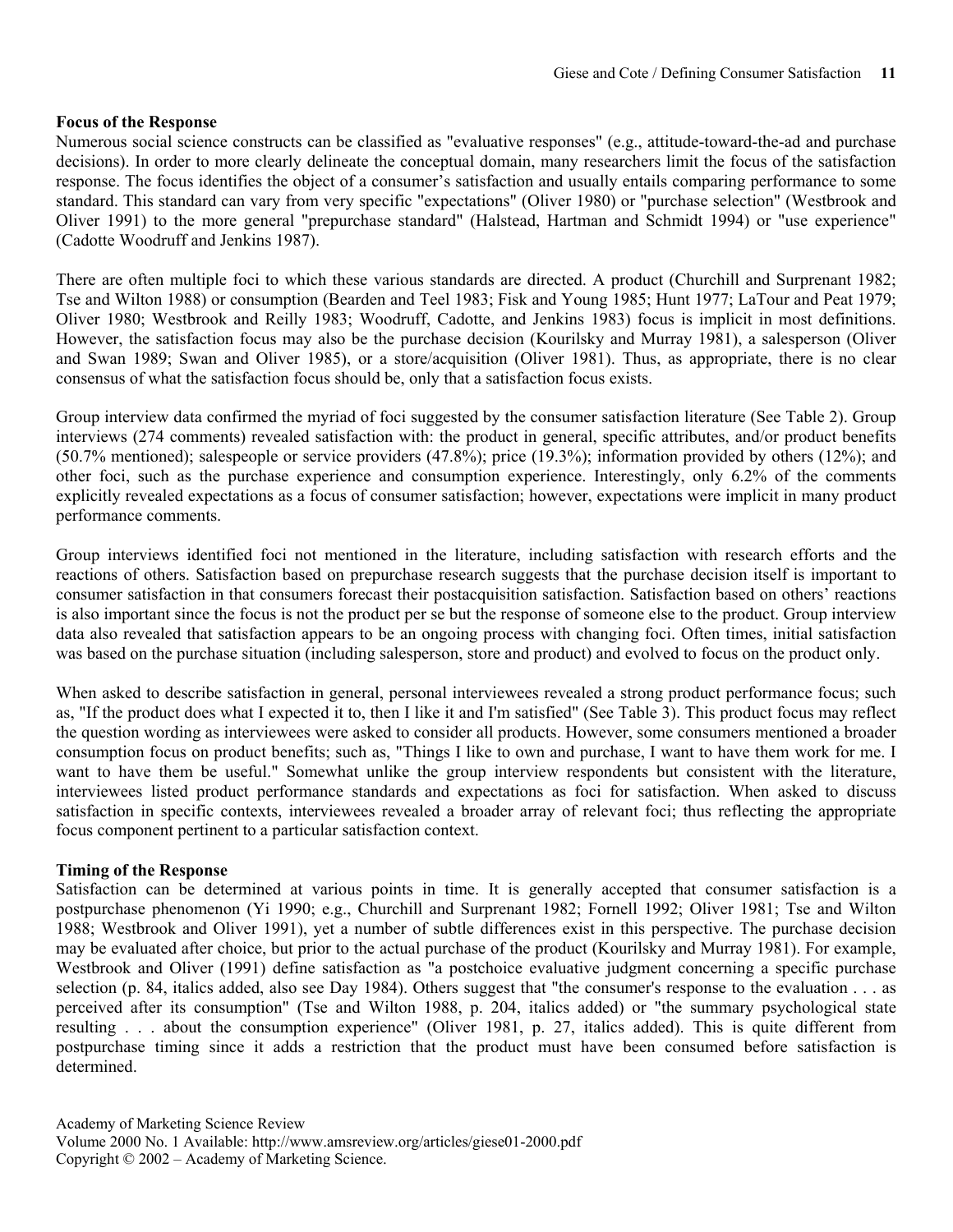All the above perspectives consider satisfaction to be a postpurchase/choice phenomenon. However, consumer satisfaction may occur prior to choice or even in the absence of purchase or choice. For example, Westbrook and Reilly (1983) define satisfaction as "an emotional response to the experiences provided by, or associated with particular products or services purchased, retail outlets, or even molar patterns of behavior such as shopping and buyer behavior, as well as the overall marketplace" (p. 256, italics added). Olander (1977) claimed that there are even situations when a consumer determines satisfaction without purchase (e.g., dissatisfied with out-of-town supermarkets, which were never patronized, because they caused a local store to close). Thus, much of the literature suggests that satisfaction may occur prior to or after choice, purchase, or consumption.

Complicating the time determination of satisfaction, Cote, Foxman, and Cutler (1989) argue that none of the above definitions is appropriate since satisfaction can vary dramatically over time. They suggest that satisfaction is only determined at the time the evaluation occurs. In some cases, this satisfaction assessment may be a naturally occurring, internal response such as after consumption, or prior to repurchase. In other cases, the assessment of satisfaction may be externally driven, such as when a company conducts a satisfaction survey. In either case, this could be postchoice, purchase, or consumption in time 1, time 2, etc (although satisfaction at previous time periods may be recalled and even influence current satisfaction). As such, satisfaction is a changing phenomenon that reflects the current response. In sum, the presence of a satisfaction determination time is evident, yet current definitions differ in their conceptualization of when it might occur.

In the focus groups, consumers discussed the timing of their satisfaction in more specific terms. Considering those comments specifically related to timing, consumers indicated that they determine their satisfaction before consumption (39.9%), during consumption (48.2%) or after consumption (11.9%) (See Table 3). If considering all comments regardless of reference to timing, it is interesting to note that in 3.3% of the cases satisfaction was not determined at all. Furthermore, the timing mentioned by consumers ranged from the time of product search, through choice, purchase, and initial consumption to extended consumption. Verifying the Cote, Foxman, and Cutler (1989) contention, consumers indicated that satisfaction may not yet be determined when asked and that satisfaction may vary with time. For example, one consumer posed the question, "… I wouldn't know right away. Right? I mean you don't know (about satisfaction) right away." In general, consumers felt satisfaction was initially formed "when you first used it," but might change as performance was assessed over time. Similar to the focus component, consumers revealed a broad range of timing points for satisfaction determination; thus reflecting the appropriate timing component pertinent to a particular satisfaction context.

Group participants also suggested that consumer satisfaction had various durations. Duration refers to how long a particular satisfaction response lasts. Oliver (1981) suggested that "the surprise or excitement of this [satisfaction] evaluation is thought to be of finite duration" (p. 27). Although group participants primarily discussed satisfaction at a single point in time, duration was revealed in comments like, "After it happened years ago, it still burns me."

Notably fewer comments were made during the personal interviews about the timing of the satisfaction response (see Table 3), most likely because interviewees were attempting to describe a general definition of satisfaction rather than responding to a specific incident. Most general definition comments tended to refer to initial purchase and use. However, these data also supported a continuing assessment of satisfaction throughout the consumption experience. Context-specific data confirmed the determination of satisfaction at various points in time.

In addition to the time of determination, the individual interviews confirmed the notion of duration by discussing their satisfaction responses over time. One consumer, when comparing responses, said "it took longer [for the initial satisfaction response to dissipate] than the other products that I talked about." Others indicated that they were "still happy, really I am," or "now I don't even think about it." Thus, the satisfaction response does appear to have a finite, but varied, duration.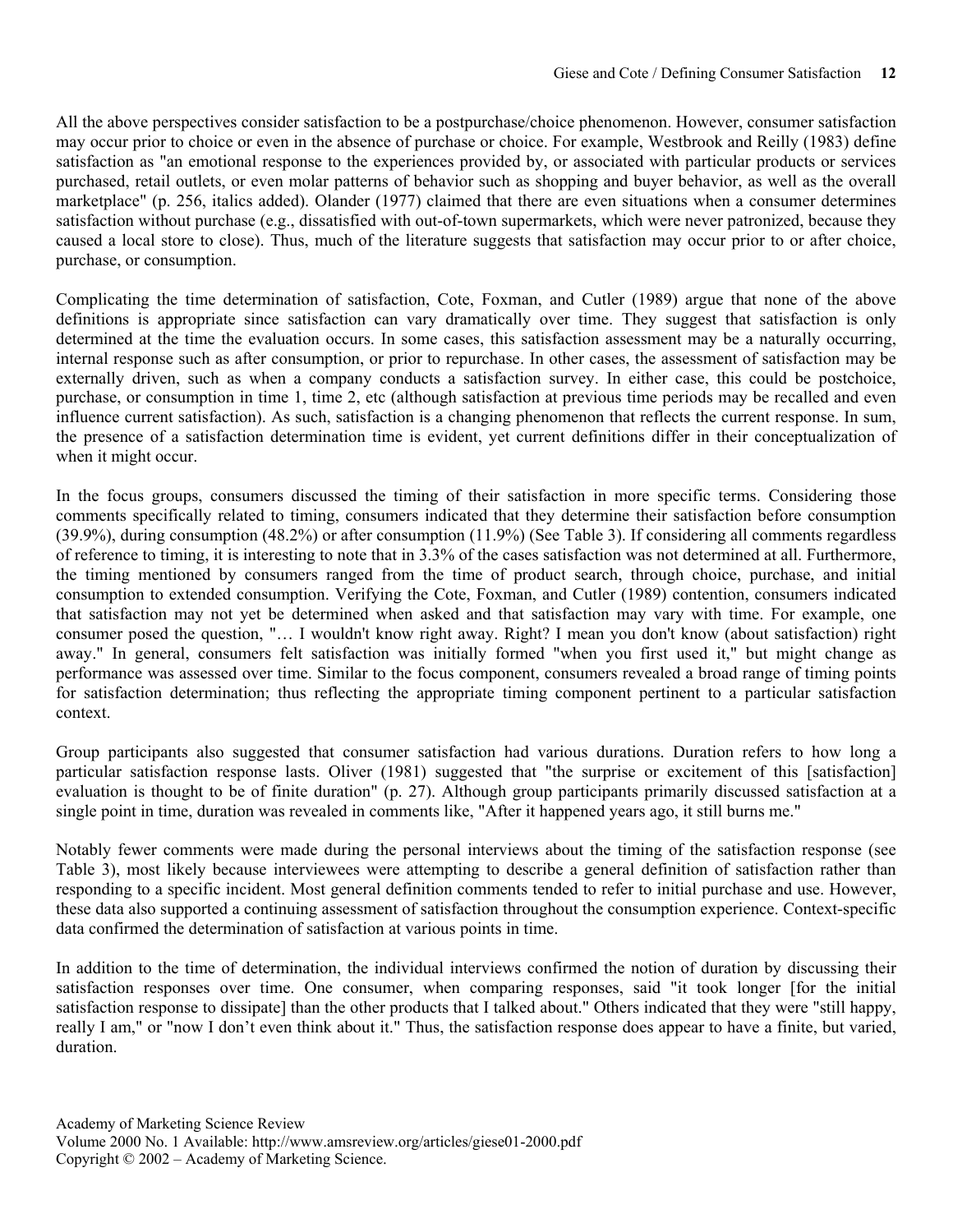Dissatisfaction. Conceptualizing dissatisfaction has received relatively little attention in consumer research. The existing research in the area has examined the unidimensionality of the satisfaction/dissatisfaction construct (Maddox 1981; Swan and Combs 1976). Researchers have taken two approaches to conceptualizing and operationalizing the dissatisfaction construct.

Consumer dissatisfaction is portrayed as the bipolar opposite of satisfaction (e.g., Mittal, Kumar, and Tsiros 1999 (completely satisfied/very dissatisfied) Spreng, MacKenzie, and Olshavsky 1996 (very satisfied/very dissatisfied));

or

Consumer satisfaction and dissatisfaction are viewed as two different dimensions (e.g., Mano and Oliver 1993 and Westbrook and Oliver 1991 use unipolar satisfaction and unipolar dissatisfaction measures).

Consumer research that focuses primarily on dissatisfaction considers the construct as antecedent to remedial behaviors, such as complaining and negative word-of-mouth communication (e.g., Folkes, Koletsky, and Graham 1987; Tax, Brown, and Chandrashekaran 1998. A notable exception is Fornell and Robinson (1983); however, their research focused primarily on industry variables, such as seller concentration and distribution breadth, combined with consumer cost to explain price and quality dissatisfaction). Thus, extant literature does not shed much insight into defining dissatisfaction.

Since the literature does not provide a clear conceptualization of dissatisfaction, we turned to consumer perceptions. The focus group and personal interview results suggest that dissatisfaction is still comprised of the three components of the definitional framework: affective response; focus; and timing. This is an extremely important finding since it suggests that researchers interested in dissatisfaction can apply the same definitional framework as that used for satisfaction. While the conceptual domain for satisfaction and dissatisfaction are the same, consumer data indicated some important differences of degree. In general, dissatisfaction responses were viewed as more extreme than satisfaction (e.g., angry, disappointed, mad, upset, cheated, or aggravated). Responses referring to the provider and marketer communication were quite common, especially related to fairness and accurate information (e.g., felt cheated; gullible; gypped; resentful). When dissatisfaction was expressed about the product itself, the focus tended to be more on the core product (i.e., basic product attributes, doesn't work; doesn't taste good) than the augmented or extended product satisfaction. Dissatisfaction may occur sooner and last longer (without company intervention) than satisfaction because of the disproportional emphasis on the negative response. Despite these operational differences it is important to remember that dissatisfaction can be defined using the three components of the definitional framework: affective response, focus, and timing. For example, in a particular situation, consumer satisfaction may be a satisfied/dissatisfied affective response to the consumption experience determined during consumption, but, in another situation, consumer satisfaction may be a dissatisfied/not dissatisfied affective response to specific product attributes determined after purchase.

The ability to define satisfaction and dissatisfaction using the same framework does not resolve the issue of dimensionality. The consumer data highlight this point: Approximately 50% of the personal interview respondents indicated satisfaction and dissatisfaction were just ends of a continuum; however, the other 50% suggested that dissatisfaction was manifested in a different manner than satisfaction. This apparent inconsistency might best be understood by examining the focus of satisfaction and dissatisfaction. Consumers were sometimes satisfied with one aspect of the choice/consumption experience, but dissatisfied with another aspect. In this case, satisfaction and dissatisfaction can be viewed as different dimensions. The consumer might be satisfied with the functionality of a product, but not the purchase experience. In this case, satisfaction and dissatisfaction are evaluated as if they were different dimensions. Conversely, satisfied or dissatisfied would be viewed as bipolar opposites when the consumer reaction is consistent across all focal aspects of the choice/consumption experience. Our data cannot empirically resolve the dimensionality debate. More research is necessary to ascertain the dimensionality of satisfaction versus dissatisfaction. However, dissatisfaction is undoubtedly comprised of the same components as satisfaction, and therefore, can be conceptualized using the same definitional framework (if unidimensional) or a satisfaction framework and a dissatisfaction framework (if multidimensional). In the next section we will propose a framework for developing context specific definitions of satisfaction or dissatisfaction.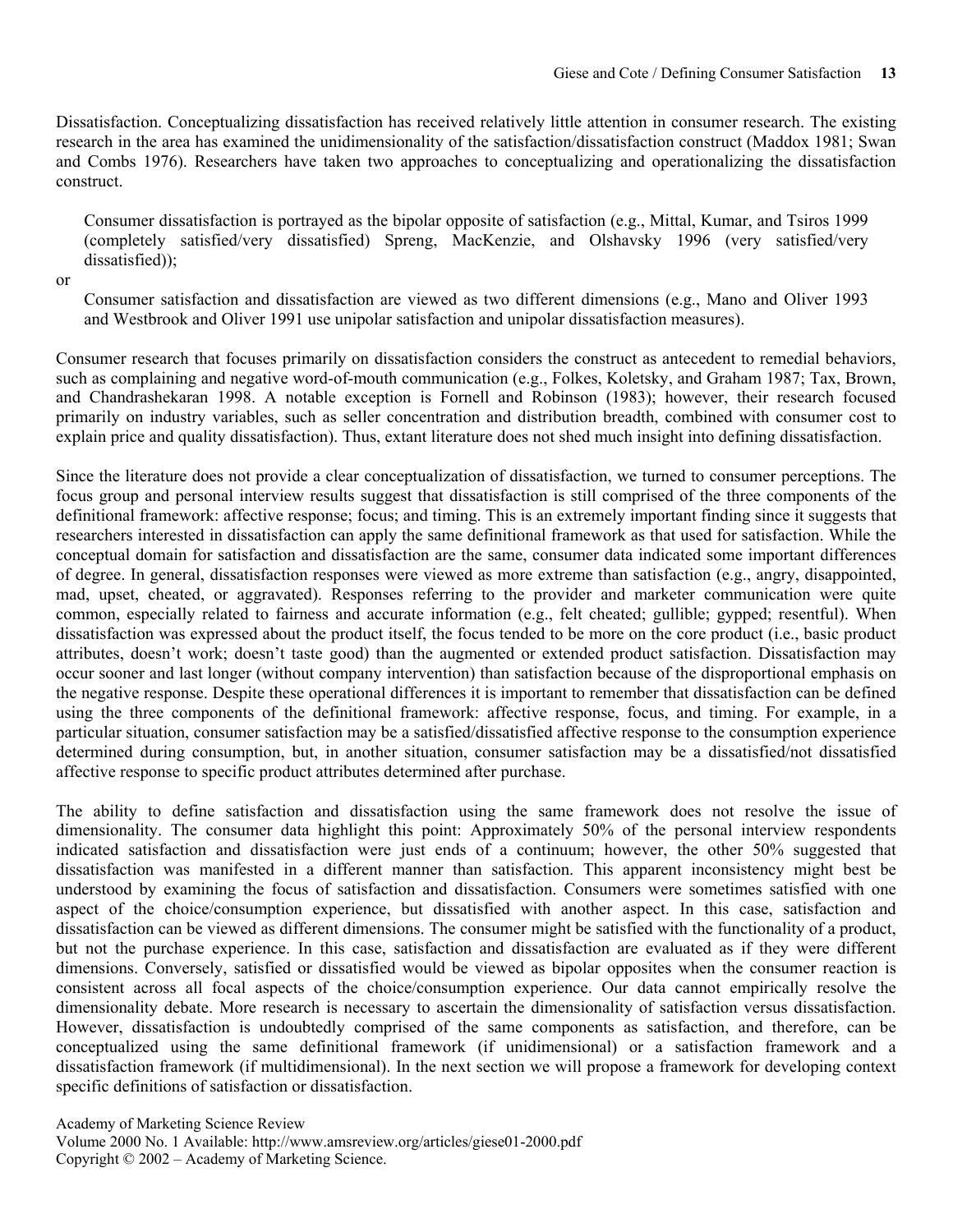#### **SUMMARY**

The literature views satisfaction as:

- 1. some type of affective, cognitive, and/or conative response.
- 2. based on an evaluation of product-related standards, product consumption experiences, and or purchase-related attributes (e.g., salesperson).
- 3. expressed before choice, after choice, after consumption, after extended experience, or just about any other time a researcher may query consumers about the product or related attributes.

As noted above, opinions conflict about each component of satisfaction. Furthermore, definitions vary quite dramatically in the number of components they include as well as the detail they provide. Some definitions only address a limited number of issues in a very general fashion. For example, Fornell (1992) describes satisfaction as simply "an overall postpurchase evaluation." Other definitions include explicit detail about all the components. To illustrate this, Tse and Wilton (1988) include all three components with some detail in their definition:

"the consumer's response to the evaluation of the perceived discrepancy between prior expectations (or some norm of performance) and the actual performance of the product as perceived after its consumption" (p. 204).

Clearly, this attempt to develop an inclusive, summary definition of satisfaction is both unwieldy and internally inconsistent. Most problematic is that none of these definitions in the literature pass the adequacy test of a theoretically meaningful nominal definition; i.e., the nominal definition can replace the term, consumer satisfaction, and maintain the "truth value" in all situations (Teas and Palan 1997, p. 55). However, a generic structure is evident: Consumer satisfaction is a response to a particular purchase or consumption-related aspect occurring at a specific point in time.

Group interviews revealed a similar view of satisfaction as gleaned from the literature; however, there were a number of notable differences. Group interview participants almost uniformly used affective terms to define satisfaction. In addition, they rarely discussed expectations as a focus of satisfaction. Lastly, because their satisfaction was based on specific experiences, they also tended to view the timing of the satisfaction response within a much more specific, but varied time frame. Therefore, we might summarize the view of satisfaction based on group interview responses as:

- 1. an affective response of varying intensity.
- 2. based on an evaluation of product attributes-benefits-performance, relevant people, information provided by others or researched, purchase/consumption experiences, and/or consumer-derived foci (e.g., needs, wants, decision, expectations, etc.).
- 3. time-specific to before purchase, after purchase but before consumption, during consumption, or after consumption.

Personal interview data confirmed the affective tendency of satisfaction. In addition, multiple foci were discussed including expectations and performance standards. Satisfaction was generally viewed as occurring at purchase or initial consumption, but could be monitored throughout the consumption experience. Thus, the interview respondents viewed satisfaction as:

- 1. an affective response of varying intensity.
- 2. based on an evaluation of products and other standards of comparison.
- 3. at the time of purchase or temporal points during consumption and lasting for a finite but variable amount of time.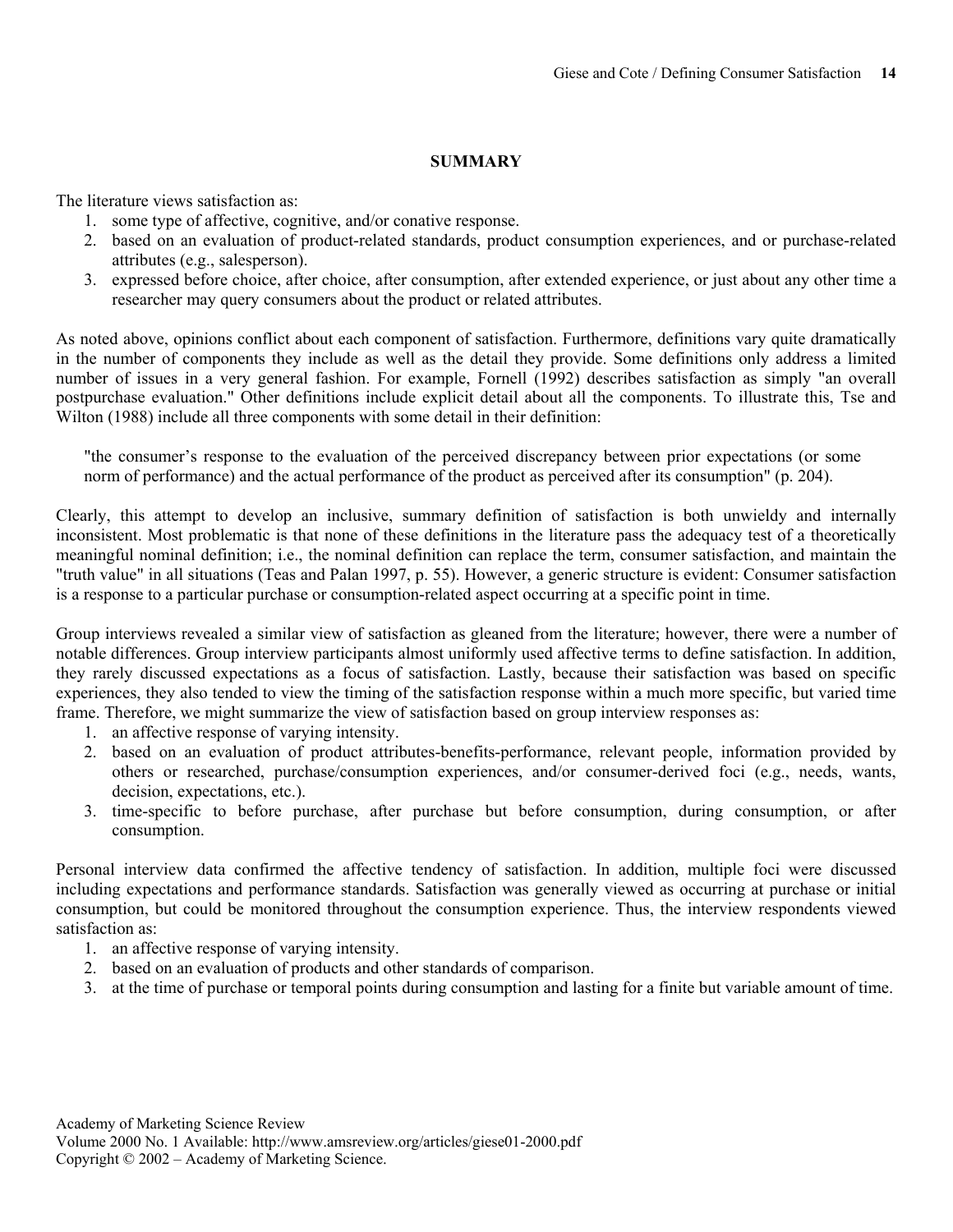# **A GENERAL DEFINITIONAL FRAMEWORK OF CONSUMER SATISFACTION**

Based on the insights provided by the literature review, group and personal interviews, we propose a framework for developing context-specific definitions of consumer satisfaction. This framework is not a generic definition of satisfaction. As noted above, innumerable contextual variables will affect how satisfaction is viewed. As such, any generic definition of satisfaction will be subject to chameleon effects. Rather than presenting a generic definition of satisfaction, we identify the conceptual domain of satisfaction, delineate specific components necessary for any meaningful definition of satisfaction, and outline a process for developing context-specific definitions that can be compared across studies.

As concluded by the literature review and validated by the group and personal interview data, there appears to be three essential components of consumer satisfaction:

- 1. summary affective response which varies in intensity;
- 2. satisfaction focus around product choice, purchase and consumption; and
- 3. time of determination which varies by situation, but is generally limited in duration.

In this framework, satisfaction is limited to an affective response reflecting satisfaction as a holistic evaluative outcome. This distinction does not preclude the importance of cognitions in determining satisfaction; however, cognitions are bases for the formation of satisfaction, but the cognitions are not satisfaction. This is similar to choice in that the brand chosen may be based on cognitive evaluations; however, the choice is not a cognition but the brands selected or not selected.

The summary affective response is defined as the holistic nature of consumer's state of satisfaction, the focus is the object(s) of consumer's state, and timing refers to the temporal existence of satisfaction. According to field data results and supported by extant satisfaction literature, these components are applicable across situations and across consumers. All of these components are critical to appropriately operationalize the definition, to produce valid results, and make accurate interpretations and managerial decisions. Thus, the following components should be included in any context specific definition of consumer satisfaction.

#### *Consumer satisfaction is:*

*A summary affective response of varying intensity. The exact type of affective response and the level of intensity likely to be experienced must be explicitly defined by a researcher depending on the context of interest.* 

*With a time-specific point of determination and limited duration. The researcher should select the point of determination most relevant for the research questions and identify the likely duration of the summary response. It is reasonable to expect that consumers may consciously determine their satisfaction response when asked by a researcher; therefore, timing is most critical to ascertain the most accurate, well-formed response.* 

*Directed toward focal aspects of product acquisition and/or consumption. The researcher should identify the focus of interest based on the managerial or research question they face. This may include a broad or narrow range of acquisition or consumption activities/issues.* 

By fleshing out these components, researchers should be able to develop specific definitions that are conceptually richer and empirically more useful than previous definitions. To develop context-relevant definitions and measures, researchers must be able to identify both the questions they are interested in answering and some basic information about the setting and consumers. Specifically, the researcher will need to provide details about all three components of satisfaction.

*Satisfaction Focus* - The difficult decision for a researcher is to determine the degree of detail needed to define the satisfaction focus. For example, is satisfaction with the product an appropriate focus (e.g., the automobile), or should it be limited to specific attributes (e.g., gas mileage) or specific benefits (e.g., the automobile is fun to drive)? One way researchers could identify the appropriate focus or foci is by surveying or interviewing existing or new customers during the purchase process or at various points following purchase (Gardial et al. 1994). This information would allow researchers to segment their customers on the basis of what foci are actually considered when they determine their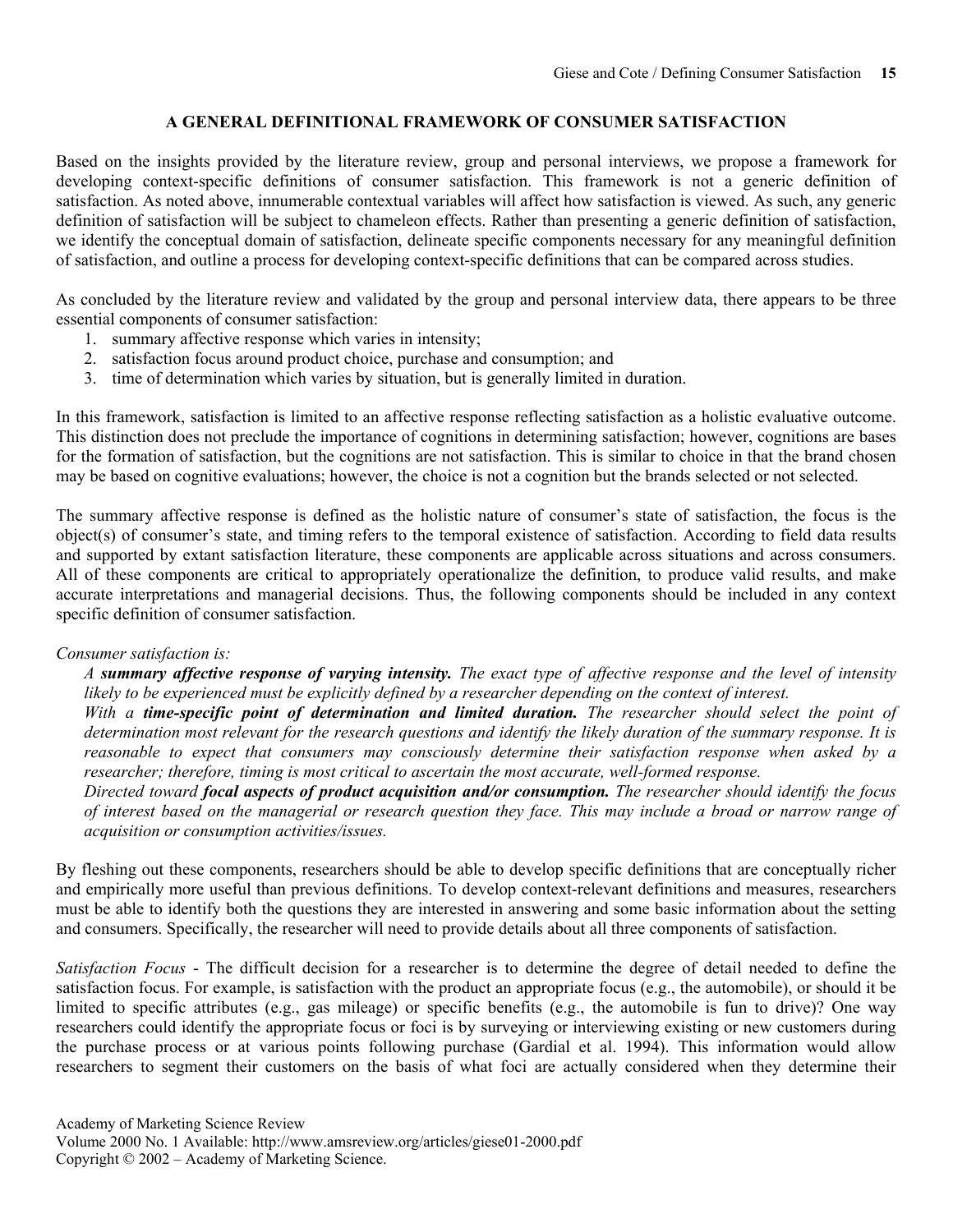satisfaction. The purpose would be to develop a battery of satisfaction survey instruments tailored to different types of customers and research questions.

*Timing* - As noted above, there are two important properties related to timing; time of determination and duration. When examining time of determination, the researcher must identify which stage of the purchase and consumption process is most important to the research question. For example, if an automobile manufacturer is interested in repeat purchase, then the final stages of consumption may be most appropriate. On the other hand, if the firm were interested in improving the warranty program, then earlier stages would be most appropriate. Duration will also help identify the most appropriate time of determination to consider. For example, if satisfaction is fleeting, then it should be measured earlier in the process.

*Summary Response* - The final step is to identify appropriate affective responses. Intensity represents the key properties of response. Affective responses can vary dramatically across a range of responses. For example, Cadotte, Woodruff and Jenkins (1987) identify ten different types of affective descriptors that may be appropriate in a restaurant setting. However, it is unreasonable to assume that all of these will be appropriate in another specific context. Researchers must select descriptors that accurately reflect the emotional responses to the relevant satisfaction focus. If the range of intensity is too large, then there will be little variance in any measures of satisfaction. If the range is too small, then the researcher does not obtain the maximum information that the consumers can provide (Cox 1980).

### **DEFINITIONAL ADEQUACY**

The proposed definitional framework lead the reader to question why satisfaction is limited to an affective response rather than including cognitive and conative components. Limiting satisfaction to affective responses is consistent with Oliver's (1992) proposal that, "satisfaction and dissatisfaction reflect the general affective tone" (p. 242). In addition, the phrases reflect a condensed, global response to one or many aspects of purchase or consumption consistent with Zajonc's (1980) conceptualization of affect being a holistic concept. We would also argue that cognitive and conative components tend to be more strongly related to antecedents and consequences of the satisfaction determination. For example, cognitive deliberations (such as comparing performance to expectations) reflect the process by which a summary evaluation (affect) is formed. Conversely, a summary affective response may be later justified by cognitive explanations (it just didn't do what I wanted) or exemplified in behavior (repeat purchase). Several definitions in Table 1 include process such as, "the consumer's response to the evaluation of the perceived discrepancy between prior expectations (or some norm of performance) and the actual performance of the product as perceived after its consumption" (Tse and Wilton 1988, p. 204, italics added). Our definition emphasizes the construct itself rather than the evaluative process (model) by which the response is determined. Focusing on the response (construct) rather than the process (model) facilitates the operationalization of consumer satisfaction as a single construct unencumbered by various antecedents or consequences.

In order to ensure our definitional framework is rigorous, we evaluated it according to Teas and Palan's (1997) definitional criteria: ambiguity; intensional vagueness; and extensional vagueness. We will examine these criteria as suggested by Teas and Palan (1997) consistently using the coined terms they have proposed and defined. Ambiguity is the degree to which confusion "reduces the theoretical meaningfulness of language used to express theory and, therefore, reduces the degree to which theories can be precisely expressed, interpreted, and empirically tested" (Teas and Palan 1997, p. 56). In order to be applicable across all contexts, our definitional framework must be somewhat indefinite. Thus, by design, ambiguity exists in our general framework; however, modified definitions based on this general definition are unambiguous and well justified. Specific definitions used to operationalize the consumer satisfaction construct would be sufficiently distinct and explicit so as to resolve the ambiguity issue beyond most extant definitions.

As noted by Teas and Palan (1997), some degree of intensional vagueness will exist because an exhaustive list of properties is unlikely. Intensional vagueness is minimized by our definitional framework because components and properties have been carefully determined. Specifically, we have identified the affective response ranges in intensity from minimal to extreme; the foci range across purchase and consumption response sources (e.g., product benefits); and the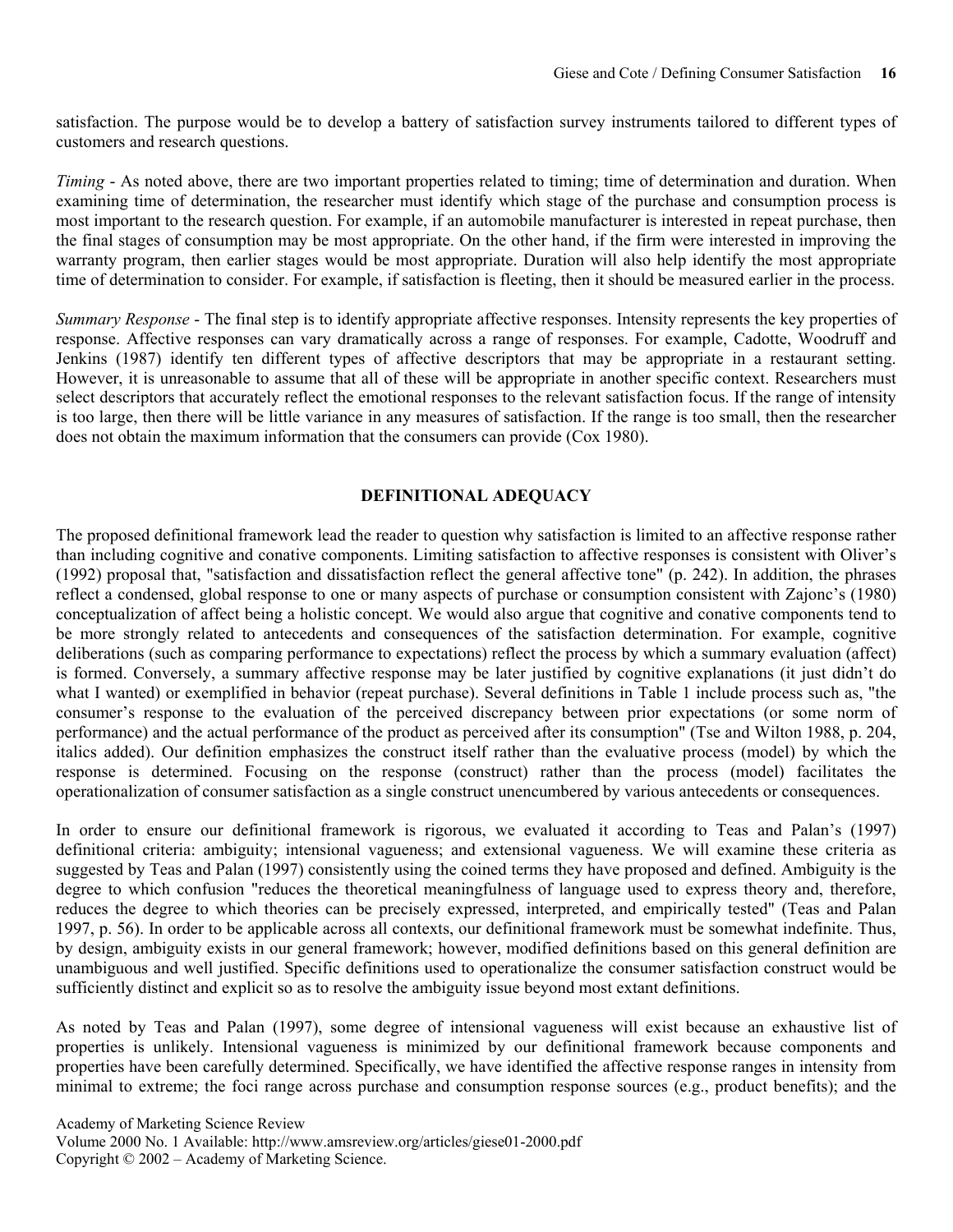timing ranges in determination from immediately upon purchase to time of repurchase and ranges in duration from very limited to enduring. In addition, properties of consumer satisfaction are well explicated in the specificity of the operational definition. For example, for a specific context, consumer satisfaction may be defined as an intense affective response (elation) to the product benefits determined immediately upon purchase and lasting for a brief duration. This affective response dissipates to enjoyment of product benefits enduring for the life of (or consumer interaction with) the product. Thus, intensional vagueness is minimized by using the framework to explicate the general properties of satisfaction or dissatisfaction and guides the development of specific properties within a particular research setting.

Extensional vagueness, or lack thereof, is "the ability to classify objects in the physical realm unambiguously into one of two sets: the extension of the concept or its complement (nonextension)" (Teas and Palan 1997, p. 59). Extensional vagueness is reduced by our definitional framework since the response, the focus of the response, and the timing (determination and duration) are specified. Thus, it is possible to distinguish consumer satisfaction from what consumer satisfaction is not. In particular, delineating the time component greatly reduces extensional vagueness. For example, Teas and Palan (1997) examine the vagueness of prior expectations in terms of the point location along a time continuum (when consumers actually determine their prior expectations) as well as the point when expectations are actually measured by researchers. By applying our definitional framework, the timing of the satisfaction response is ascertained and measured at a temporally appropriate point, greatly alleviating extensional vagueness.

A context-specific definition generated using our framework (the definiens) could be substituted for the term, consumer satisfaction (the definiendum), without falsifying the statement. Thus, our definition adheres to the rules of replacement. However, as intended, our framework reduces the specificity of the conceptual domain so as to appropriately modify (by increasing the specificity) the definition for any particular context. As such, the context-specific definition used in one study cannot substitute for the definition in another study. However, both definitions would have the same general components and specific differences could be easily identified and compared. As such, our framework would generate definitions that meet the requirement of replacement without creating chameleon effects.

#### **DISCUSSION AND IMPLICATIONS**

The satisfaction literature has not yet, explicitly or implicitly, established a generally accepted definition of satisfaction, which has limited our abilities to develop appropriate measures and compare results across studies. As suggested by Gardial et al. (1994), there is a "need for a clear delineation of what this phenomenon is (and is not)" (p. 556). The definitional framework presented above provides guidelines for developing conceptually consistent, clearly delineated, context-specific definitions of satisfaction. By providing appropriate detail concerning the affective response, time of determination and duration, and the focus of the response, a more meaningful definition of satisfaction can be constructed. As encouraged by Marsh and Yeung (1999) context-specific definitions created using the framework should be general enough to allow comparisons across studies, but specific enough to allow for the development of context-specific measures in order to prevent chameleon effects.

# **IMPLICATIONS FOR THEORY DEVELOPMENT AND TESTING**

Consumer satisfaction researchers consider a consensual definition to be a priority in furthering consumer satisfaction theory (Peterson and Wilson 1992; Yi 1990). This directive is important for two reasons:

- A construct cannot be measured without an understanding of the domain of the construct (Bollen 1989; Churchill 1979); and,
- Empirical studies can be compared only if similar definitions and operationalizations are employed.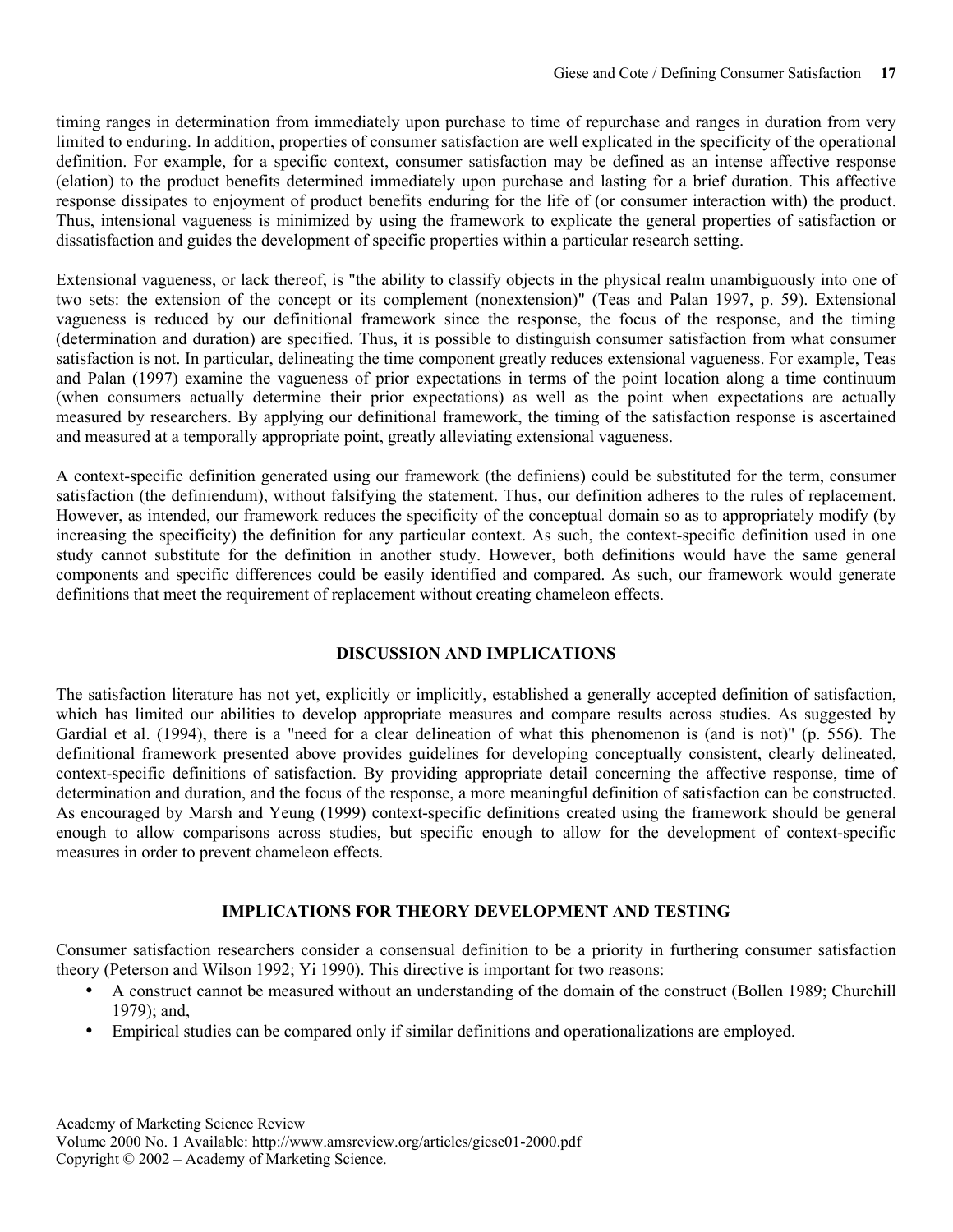Currently, it is impossible to disentangle differences in operationalizing satisfaction from differences in results. This limits theoretical advancements. Our proposed definition framework allows researchers to identify the common and unique components of different satisfaction studies. This will allow results to be more easily interpreted and compared.

#### **DEVELOPING MEASURES OF SATISFACTION**

A consensual, yet adaptable, definition and underlying properties would increase the validity of consumer satisfaction measures. Valid measures are essential for theory development and testing (Peter 1981), yet, researchers do not always "recognize the serious impact measurement error can have on empirical results" (Cote and Buckley 1988, p. 579). Valid measures put the emphasis back on developing and testing theory. Having a grounded conceptual definition and a subsequent procedure for measuring the construct should improve the construct validity of consumer satisfaction measures.

The proposed definitional framework provides the specificity to allow researchers to develop context specific measures. When appropriate, researchers can develop measures of satisfaction consistent with the conceptual definition and their research goals (e.g., satisfaction with a retailer or satisfaction one-month after purchase). Providing context-specific measures will prevent chameleon effects which can cause the meaning of items to vary depending on the other information presented in the questionnaire or research context (Marsh and Yeung 1999). As Marsh and Yeung (1999) note, ". . . items referring to a particular domain to be much more invariant across contexts than esteem items that are specifically constructed to be content free, forcing participants to infer the relevant domain or domains in forming their esteem responses" (p. 62). The definitional framework we suggest helps researchers form clear statements of the relevant satisfaction domains. By researching and understanding different types of customers and context, researchers can tailor the satisfaction scale to more accurately reflect the consumer's true meaning of satisfaction. This allows researchers to move away from putting, ". . . too much emphasis on global measures . . . instead of more specific self-concept scales that are more closely related to the content of their research" (Marsh and Yeung 1999, p. 62). Furthermore, the typical measurement problems of negative skewness and lack of variability can be alleviated with scales reflecting appropriate endpoints. For example, in contexts where consumers can be elated, a satisfied/dissatisfied scale does not discriminate adequately resulting in a clumping of positive responses (Peterson and Wilson 1992). Changing the endpoints does not completely resolve these measurement issues. Most likely, the ambiguity of the construct is the cause of negative skewness and lack of variability; thus, making the satisfaction question more explicit (with proper endpoints being only a part of this) should help to remedy these measurement problems.

#### **IMPLICATIONS FOR MANAGERS**

Previous consumer research has examined and supported contextual relevance to marketing strategies (Flynn and Goldsmith 1993; Foxall 1992). Prompted by general inconsistencies, Peterson and Wilson (1992) asked: "To what extent do satisfaction self-reports reflect 'true' satisfaction?" (p. 62). Managers need to know how their consumer groups define satisfaction and then interpret satisfaction scales to accurately target, report, and respond to satisfaction levels. Guided by our framework, managers should conduct postpurchase segmentation, realizing that consumers vary with respect to the components and related properties of satisfaction. Results suggest that different industries may need to use different satisfaction scales, or a single industry may need to tailor scales to different types of consumers. More importantly, managers can recognize that the satisfaction focus and timing can be customized for their needs. Rather than looking at all aspects of choice/consumption experience, managers can concentrate on those that are of direct interest or are directly controllable. As a result, managers are able to obtain "true" consumer responses that are relevant to managerial decision making.

Returning to the example in the introduction, consumer A, who marked a '5' on the satisfaction scale, is answering the question based on how much enjoyment (even excitement) s/he derived from the purchase experience, consumption

Academy of Marketing Science Review Volume 2000 No. 1 Available: http://www.amsreview.org/articles/giese01-2000.pdf Copyright © 2002 – Academy of Marketing Science.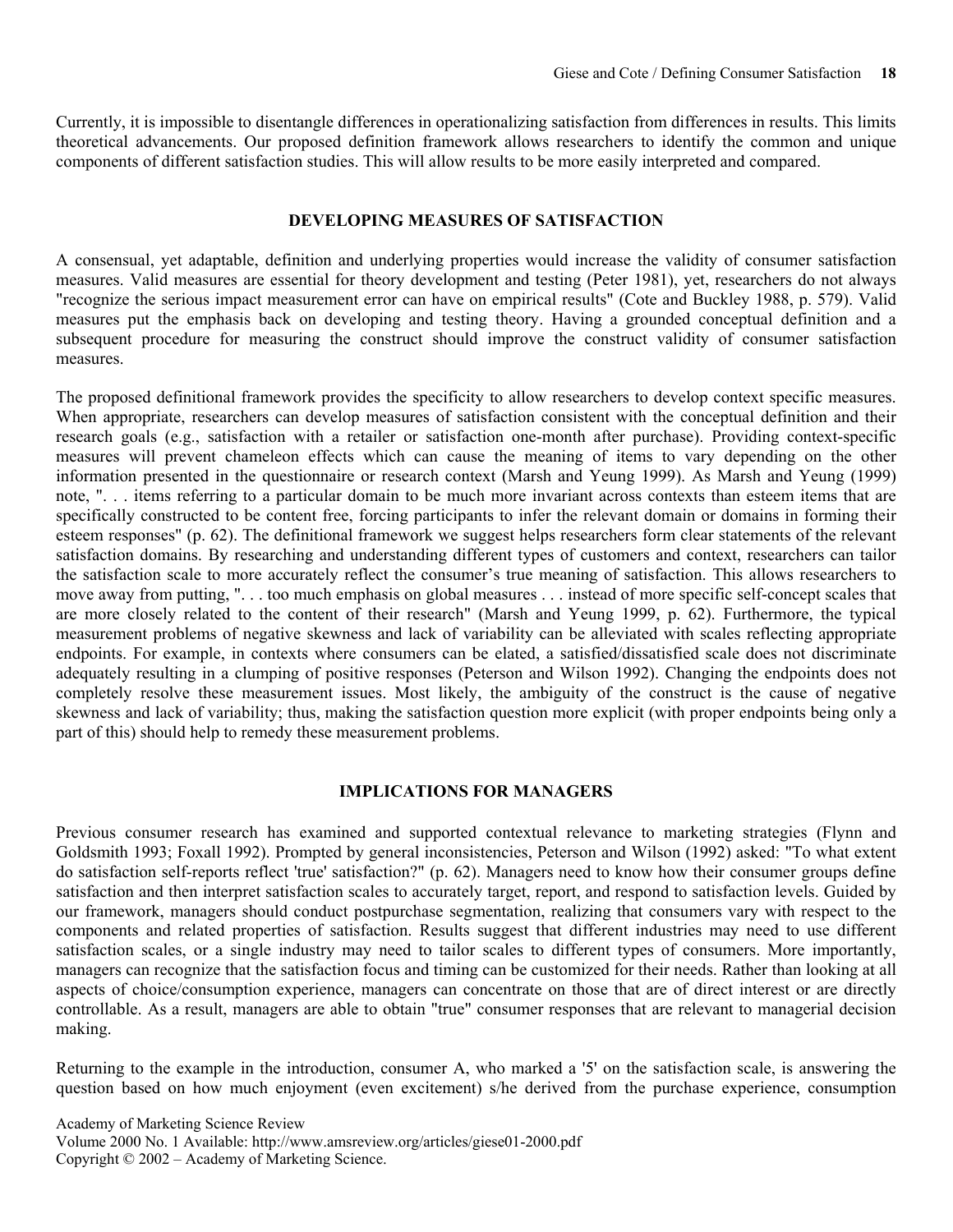experience, and the product. Consumer A equates satisfaction with perfection (i.e., a little rattle or an inconsiderate salesperson can rob Consumer A of some of the joy associated with this automobile). Also, Consumer A determines satisfaction almost immediately upon purchase, and the satisfaction response is intense and enduring. On the other hand, Consumer B, who marked a '7' on the satisfaction scale, considered the purchase a necessity. S/he answered the question based on how well the product works; i.e., does what it is supposed to do. The purchase experience is still important because Consumer B is somewhat negatively predisposed about making the purchase at all. Consumer B waits to determine satisfaction until consumption. The initial satisfaction response is weak relative to Consumer A and, unless pleasantly or unpleasantly surprised, diminishes during consumption. By applying our definitional framework, and appropriately modifying its application to the context, a manager would recognize the differences between Consumers A and B in the above example. They could also have phrased satisfaction questions so that both consumers interpreted it the same way. By clarifying what they meant by "satisfaction," management could have focused on comparable responses upon which they could act.

A postpurchase segmentation approach would be to group consumers according to their different satisfaction perspectives. Thus, regardless of whether Consumer A is less satisfied than Consumer B, Consumer A (and others like Consumer A) should respond to a satisfaction scale that is appropriately anchored with intense adjectives, such as excited or enthusiastic. Furthermore, the scales should reflect the relevant foci of their satisfaction (purchase experience, consumption enjoyment, and product attributes). These consumers should receive a survey instrument as soon after purchase as possible and receive other appropriately-designed surveys later during consumption. Satisfaction, in this case, may need to be considered as a within-subject monitoring procedure (Peterson and Wilson 1992). On the other hand, since Consumer B does not determine satisfaction until consumption, he/she should receive a survey instrument later than Consumer A. The satisfaction scales should have less intense endpoints that reflect a summary perception toward product benefits (i.e., satisfies needs).

Another industry may take a different approach. For example, consumers may not determine whether they are satisfied at all; they simply are not dissatisfied (i.e., no problems). When appropriate, satisfaction scales should reflect only the dissatisfaction factor because these consumers do not consider satisfaction per se. As well, managers may override the priority of the consumer's perspective and ask satisfaction questions relating to management's particular areas of concern or interest.

In summary, firms must appropriately modify the basic components of consumer satisfaction to develop a context-specific definition that will guide the assessment of satisfaction. This measurement process is necessary to move closer to truly understanding customers, and thus, to make better managerial decisions. Otherwise, it is virtually impossible to interpret what consumers mean by the number they mark on a scale.

#### **REFERENCES**

Bearden, William O. and Jess E. Teel 1983. "Selected Determinants of Consumer Satisfaction and Complaint Reports." *Journal of Marketing Research* 20 (February): 21-28.

Bollen, Kenneth A. 1989. *Structural Equations with Latent Variables*. New York: John Wiley and Sons.

Bolton, Ruth N. and James H. Drew. 1991. "A Multistage Model of Customers' Assessments of Service Quality and Value." *Journal of Consumer Research* 17 (March): 375-384.

Cadotte, Ernest R., Robert B. Woodruff, and Roger L. Jenkins. 1987. "Expectations and Norms in Models of Consumer Satisfaction." *Journal of Marketing Research* 24 (August): 305-314.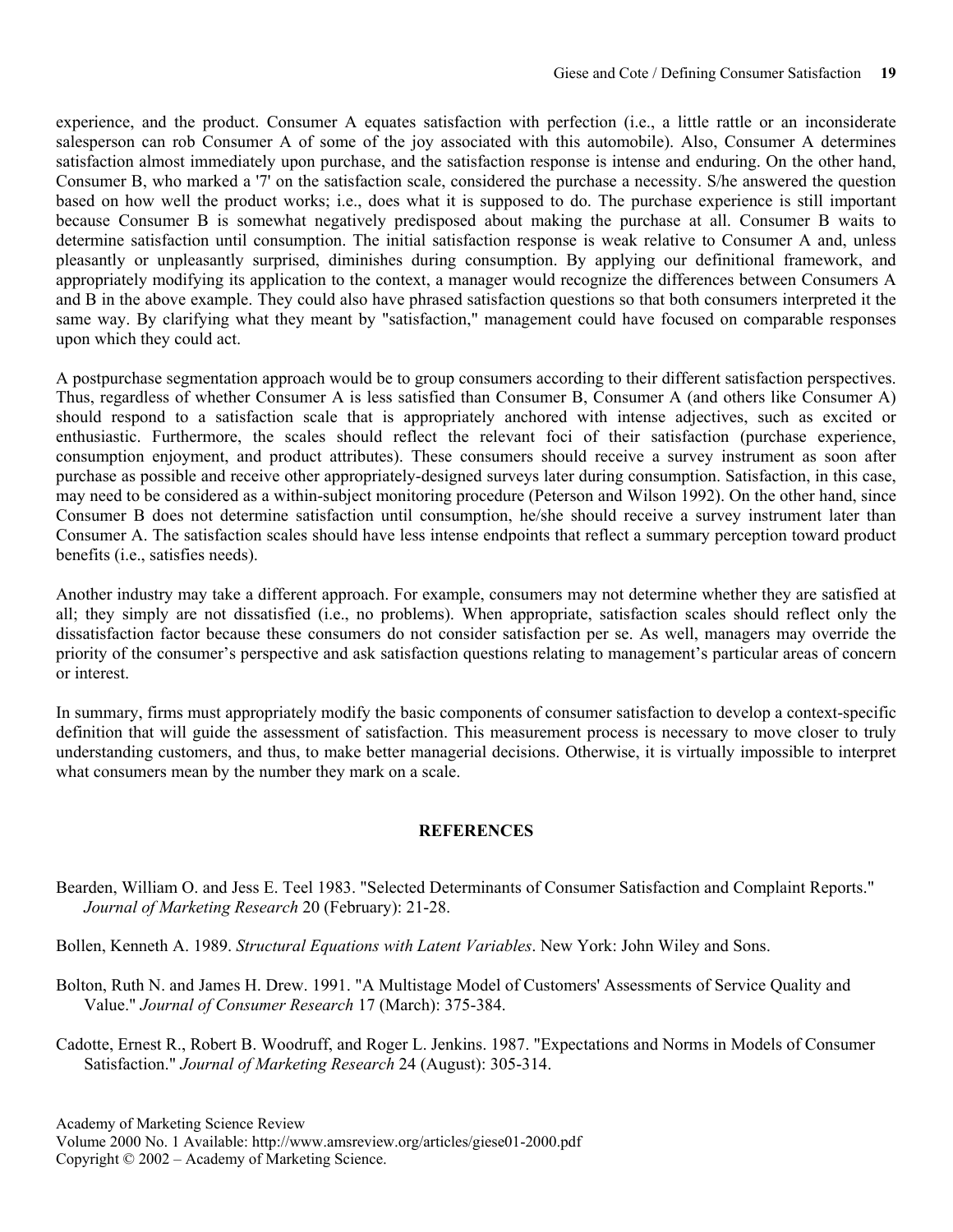- Cardozo, Richard N. 1965. "An Experimental Study of Consumer Effort, Expectation and Satisfaction." *Journal of Marketing Research* 2 (August): 244-249.
- Churchill, Gilbert A., Jr. 1979. "A Paradigm for Developing Better Measures of Marketing Constructs." *Journal of Marketing Research* 16 (February): 64-73.

\_\_\_\_\_ and Carol Surprenant.1982. "An Investigation into the Determinants of Customer Satisfaction." *Journal of Marketing Research* 19 (November): 491-504.

Cote, Joseph A. and M. Ronald Buckley. 1988. "Measurement Error and Theory Testing in Consumer Research: An Illustration of the Importance of Construct Validation." *Journal of Consumer Research* 14 (March): 579-582.

\_\_\_\_\_, Ellen R. Foxman, and Bob D. Cutler. 1989. "Selecting an Appropriate Standard of Comparison for Post Purchase Evaluations." *Advances in Consumer Research* 16. Ed. Thomas K. Srull. Ann Arbor, MI: Association for Consumer Research, 502-506.

- Cox, Eli P. 1980. "The Optimal Number of Response Alternatives for a Scale: A Review." *Journal of Marketing Research*. 27 (November): 407-422.
- Cronin, J. Joseph, Jr. and Steven A. Taylor. 1992. "Measuring Service Quality: A Reexamination and Extension." *Journal of Marketing* 56 (July): 55-68.
- Day, Ralph L. 1984. "Modeling Choices Among Alternative Responses to Dissatisfaction." *Advances in Consumer Research* 11. Ed. William D. Perreault. Atlanta, GA: Association for Consumer Research, 496-499.
- Dillman, Don A. 1978. *Mail and Telephone Surveys: The Total Design Method*. New York: John Wiley & Sons, Inc.
- Fisk, Raymond P. and Clifford E. Young. 1985. "Disconfirmation of Equity Expectations: Effects on Consumer Satisfaction with Services." *Advances in Consumer Research* 12. Eds. Elizabeth C. Hirschman and Morris B. Holbrook. Provo, UT: Association for Consumer Research, 340-345.
- Flynn, Leisa Reinecke and Ronald E. Goldsmith. 1993. "Application of the Personal Involvement Inventory in Marketing." *Psychology & Marketing* 10 (4): 357-366.
- Folkes, Valerie S., Susan Koletsky, and John Graham. 1987. "A Field Study of Causal Inferences and Consumer Reaction: The View from the Airport." *Journal of Consumer Research* 13 (March): 534-539.
- Fornell, Claes. 1992. "A National Customer Satisfaction Barometer: The Swedish Experience." *Journal of Marketing* 56 (January): 6-21.

\_\_\_\_\_ and William T. Robinson. 1983. "Industrial Organization and Consumer Satisfaction/Dissatisfaction." *Journal of Consumer Research* 9 (March): 403-412.

- Foxall, Gordon R. 1992. "The Behavioral Perspective Model of Purchase and Consumption: From Consumer Theory to Marketing Practice." *Journal of the Academy of Marketing Science* 20 (2): 189-198.
- Gardial, Sarah Fisher, D. Scott Clemons, Robert B. Woodruff, David W. Schumann, and Mary Jane Burns. 1994. "Comparing Consumers' Recall of Prepurchase and Postpurchase Product Evaluation Experiences." *Journal of Consumer Research* 20 (March): 548-560.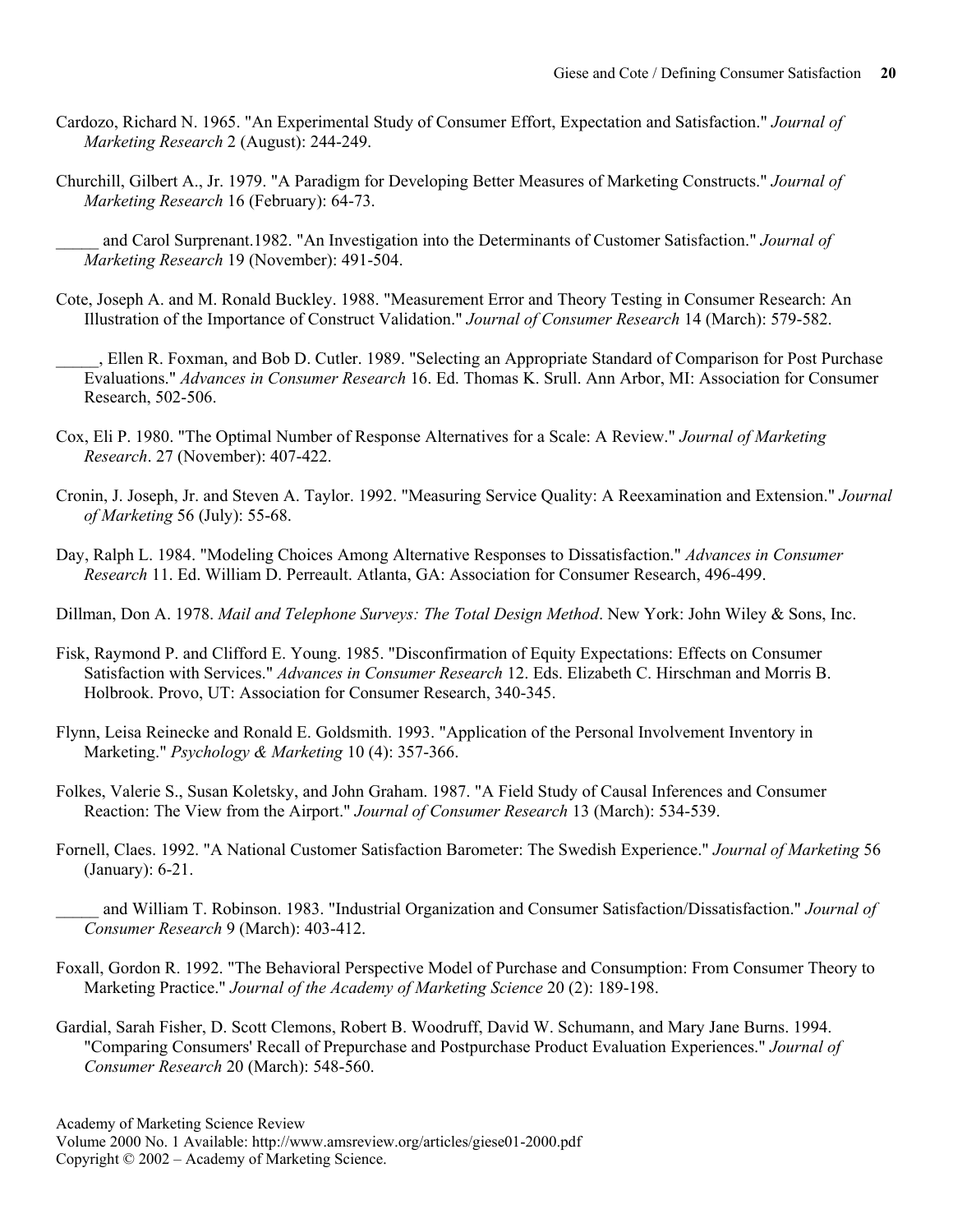- Gerbing, David W. and James C. Anderson. 1988. "An Updated Paradigm for Scale Development Incorporating Unidimensionality and Its Assessment." *Journal of Marketing Research* 25 (May), 186-192.
- Glaser, Barney G. 1978. *Theoretical Sensitivity*. Mill Valley, CA: Sociology Press.
	- \_\_\_\_\_ and Anselm L. Strauss. 1967. *The Discovery of Grounded Theory: Strategies for Qualitative Research*. New York, NY: Aldine De Gruter.
- Halstead Diane, David Hartman, and Sandra L. Schmidt. 1994. "Multisource Effects on the Satisfaction Formation Process." *Journal of the Academy of Marketing Science* 22 (Spring): 114-129.
- Howard, John A. and J.N. Sheth. 1969. *The Theory of Buyer Behavior*. New York: John Wiley and Sons.
- Hunt, H. Keith. 1977. "CS/D--Overview and Future Research Direction." in *Conceptualization and Measurement of Consumer Satisfaction and Dissatisfaction.* H. Keith Hunt, ed. Cambridge, MA: Marketing Science Institute.
- Kourilsky, Marilyn and Trudy Murray. 1981. "The Use of Economic Reasoning to Increase Satisfaction with Family Decision Making." *Journal of Consumer Research* 8 (September): 183-188.
- LaBarbera, Priscilla A. and David Mazursky. 1983. "A Longitudinal Assessment of Consumer Satisfaction/Dissatisfaction: The Dynamic Aspect of the Cognitive Process." *Journal of Marketing Research* 20 (November): 393-404.
- LaTour, Stephen A. and Nancy C. Peat. 1979. "Conceptual and Methodological Issues in Consumer Satisfaction Research." *Advances in Consumer Research* 6. Ed. William L. Wilkie. Ann Arbor, MI: Association for Consumer Research, 431-437.
- Maddox, R. Neil. 1981. "Two-Factor Theory and Consumer Satisfaction: Replication and Extension." *Journal of Consumer Research* 8 (June): 97-102.
- Mano, Haim and Richard L. Oliver. 1993. "Assessing the Dimensionality and Structure of the Consumption Experience: Evaluation, Feeling, and Satisfaction." *Journal of Consumer Research* 20 (December): 451-466.
- Marsh, Herbert W and Alexander Seeshing Yeung. 1999. "The Lability of Psychological Ratings: The Chameleon Effect in Global Self-Esteem." *Personality and Social Psychology Bulletin* 25 (1): 49-64.
- Mittal, Vikas, Pankaj Kumar, and Michael Tsiros. 1999. "Attribute-Level Performance, Satisfaction, and Behavioral Intentions over Time: A Consumption-System Approach." *Journal of Marketing* 63 (April): 88-101.
- Mowen, John C. and Michael Minor. 1998. *Consumer Behavior* 5<sup>th</sup> edition. Upper Saddle River, NJ: Prentice-Hall, Inc.
- Olander, Folke. 1977. "Consumer Satisfaction A Skeptic's View." in *Conceptualization and Measurement of Consumer Satisfaction and Dissatisfaction.* Ed. H. Keith Hunt. Cambridge, MA: Marketing Science Institute, 409-454.
- Oliver, Richard L. 1980. "A Cognitive Model of the Antecedents and Consequences of Satisfaction Decisions." *Journal of Marketing Research* 17 (September): 460-469.
	- \_\_\_\_\_ 1981. "Measurement and Evaluation of Satisfaction Process in Retail Setting." *Journal of Retailing* 57 (Fall): 25- 48.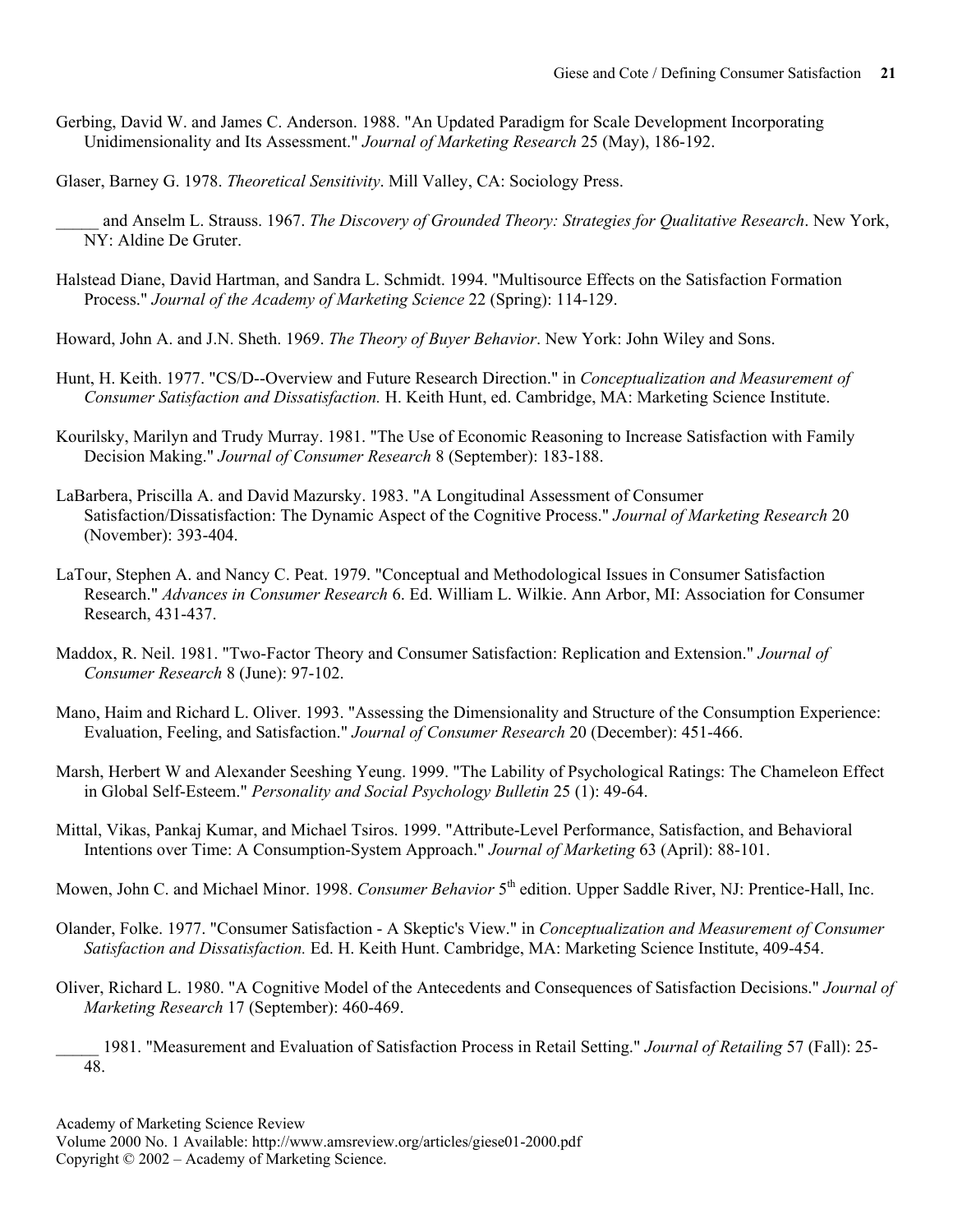1989. "Processing of the Satisfaction Response in Consumption: A Suggested Framework and Research Propositions." *Journal of Consumer Satisfaction, Dissatisfaction and Complaining Behavior* 2: 1-16.

\_\_\_\_ 1992. "An Investigation of the Attribute Basis of Emotion and Related Affects in Consumption: Suggestions for a Stage-Specific Satisfaction Framework." *Advances in Consumer Research*, 19. Eds. John F. Sherry and Brian Sternthal. Ann Arbor, MI: Association for Consumer Research, 237-244.

\_\_\_\_\_ 1993. "Cognitive, Affective, and Attribute Bases of the Satisfaction Response." *Journal of Consumer Research* 20 (December), 418-430.

\_\_\_\_\_ 1997. *Satisfaction: A Behavioral Perspective on the Consumer*. New York: The McGraw-Hill Companies, Inc.

\_\_\_\_\_ and Wayne S. DeSarbo. 1988. "Response Determinants in Satisfaction Judgments" *Journal of Consumer Research* 14 (March): 495-507.

\_\_\_\_\_ and John E. Swan. 1989. "Consumer Perceptions of Interpersonal Equity and Satisfaction in Transactions: A Field Survey Approach." *Journal of Marketing* 53 (April): 21-35.

- Olson, Jerry C. and Philip Dover. 1976. "Effects of Expectation Creation and Disconfirmation of Belief Elements of Cognitive Structure." *Advances in Consumer Research* 3. Ed. B.B. Anderson. Cincinnati, OH: Association for Consumer Research,168-175.
- Peter, J. Paul. 1981. "Construct Validity: A Review of Basic Issues and Marketing Practices." *Journal of Marketing Research* 18 (May): 133-145.
- Peterson, Robert A. and William R. Wilson. 1992. "Measuring Customer Satisfaction: Fact and Artifact." *Journal of the Academy of Marketing Science* 20 (Winter): 61-71.
- Richins, Marsha 1997. "Measuring Emotions in the Consumption Experience." *Journal of Consumer Research* 24 (September), 127-146.
- Schiffman, Leon G. and Leslie Lazar Kanuk. 2000. *Consumer Behavior* 7<sup>th</sup> edition. Upper Saddle River, NJ: Prentice-Hall, Inc.
- Smith, Amy K., Ruth N. Bolton, and Janet Wagner. 1999. "A Model of Customer Satisfaction with Service Encounters Involving Failure and Recovery." *Journal of Marketing Research* 36 (August): 356-372.
- Solomon, Michael R. 1999. *Consumer Behavior* 4<sup>th</sup> edition. Upper Saddle River, NJ: Prentice-Hall, Inc.
- Spreng, Richard A., Scott B. MacKenzie, and Richard W. Olshavsky. 1996. "A Reexamination of the Determinants of Consumer Satisfaction." *Journal of Marketing* 60 (July): 15-32.
- Strauss, L. Anselm and Juliet Corbin. 1990. *Basics of Qualitative Research: Grounded Theory Procedures and Techniques*. Newbury Park, CA: Sage Publications.
- Swan, John E. and Linda J. Combs. 1976. "Product Performance and Consumer Satisfaction: A New Concept." *Journal of Marketing* 40 (April): 25-33.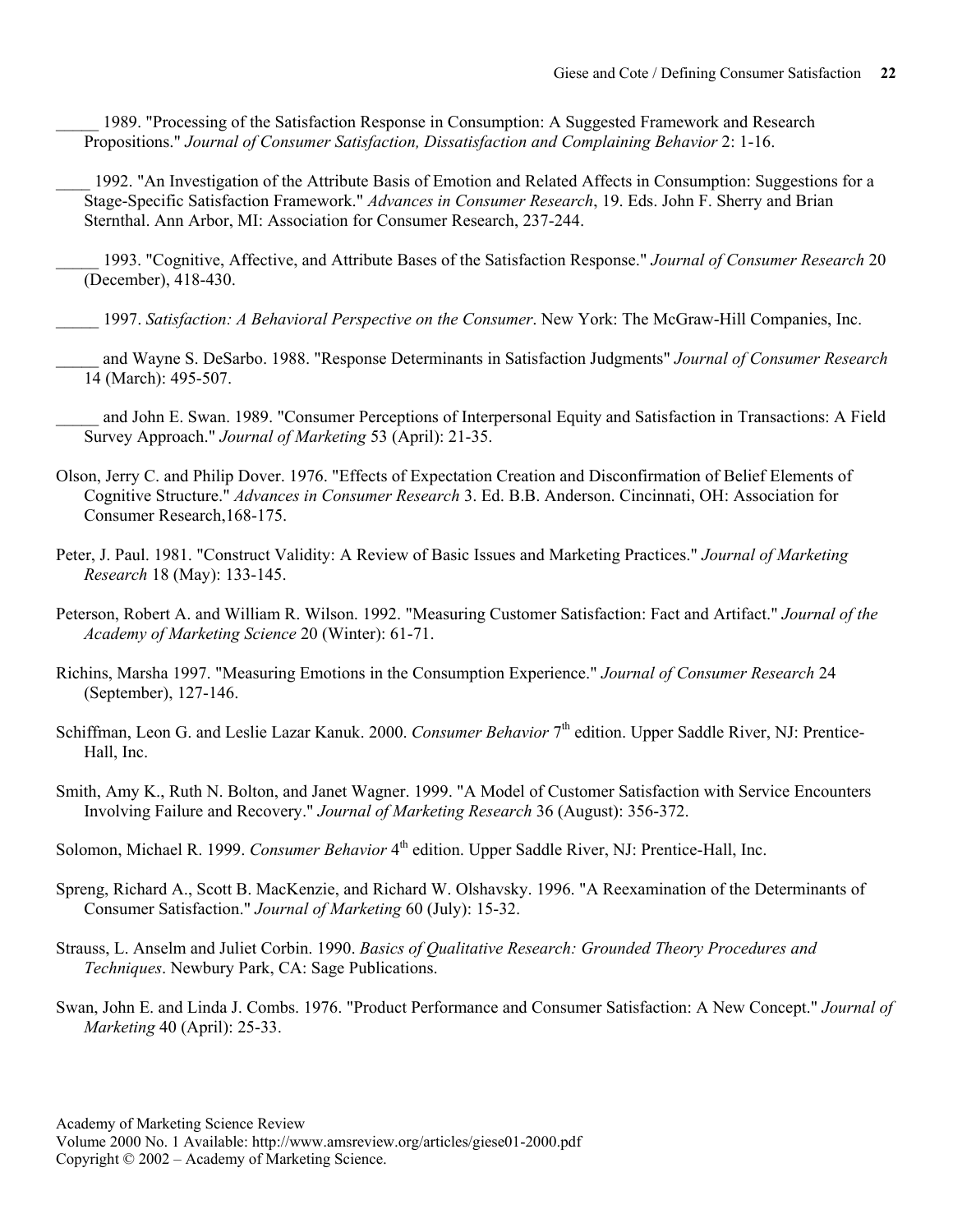\_\_\_\_\_ and Richard P. Oliver. 1985. "Automobile Buyer Satisfaction with the Salesperson Related to Equity and Disconfirmation." in *Consumer Satisfaction, Dissatisfaction and Complaining Behavior.* Eds. H. Keith Hunt and Ralph L. Day. Bloomington, IN: Indiana University.

\_\_\_\_\_, I. Frederick Trawick, and Maxwell G. Carroll. 1982. "Satisfaction Related to Predictive, Desired Expectations: A Field Study." in *New Findings on Consumer Satisfaction and Complaining*. H. Keith Hunt and Ralph L. Day, eds. Bloomington, IN: Indiana University, 15-22.

- Tax, Stephen S., Stephen W. Brown, and Murali Chandrashekaran 1998. "Customer Evaluations of Service Complaint Experiences: Implications for Relationship Marketing." *Journal of Marketing* 62 (April), 60-76.
- Teas, R. Kenneth and Kay M. Palan. 1997. "The Realms of Scientific Meaning Framework for Constructing Theoretically Meaningful Nominal Definitions of Marketing Concepts." *Journal of Marketing* 61 (April): 52-67.
- Tse, David K. and Peter C. Wilton. 1988. "Models of Consumer Satisfaction: An Extension," *Journal of Marketing Research*, 25 (May): 204-212.
- Westbrook, Robert A. 1980. "Intrapersonal Affective Influences on Consumer Satisfaction with Products." *Journal of Consumer Research.* 7 (June): 49-54.
	- \_\_\_\_\_ 1987. "Product/Consumption-Based Affective Responses and Postpurchase Processes." *Journal of Marketing Research* 24 (August): 258-270.
	- \_\_\_\_\_ and Richard P. Oliver. 1991. "The Dimensionality of Consumption Emotion Patterns and Consumer Satisfaction." *Journal of Consumer Research* 18 (June): 84-91.

and Michael D. Reilly. 1983. "Value-Percept Disparity: An Alternative to the Disconfirmation of Expectations Theory of Consumer Satisfaction." *Advances in Consumer Research* 10. Eds. Richard P. Bagozzi and Alice M. Tybout. Ann Arbor, MI: Association for Consumer Research, 256-261.

- Woodruff, Robert B., Ernest R. Cadotte, and Roger L. Jenkins. 1983. "Modeling Consumer Satisfaction Processes Using Experience-Based Norms." *Journal of Marketing Research* 20 (August): 296-304.
- Yi, Youjae. 1990. "A Critical Review of Consumer Satisfaction." in *Review of Marketing*. Ed. Valarie A. Zeithaml. Chicago: American Marketing Association, 68-123.
- Zajonc, Robert B. 1980. "Feeling and Thinking: Preferences Need No Inferences." *American Psychologist* 35 (February): 151-175.